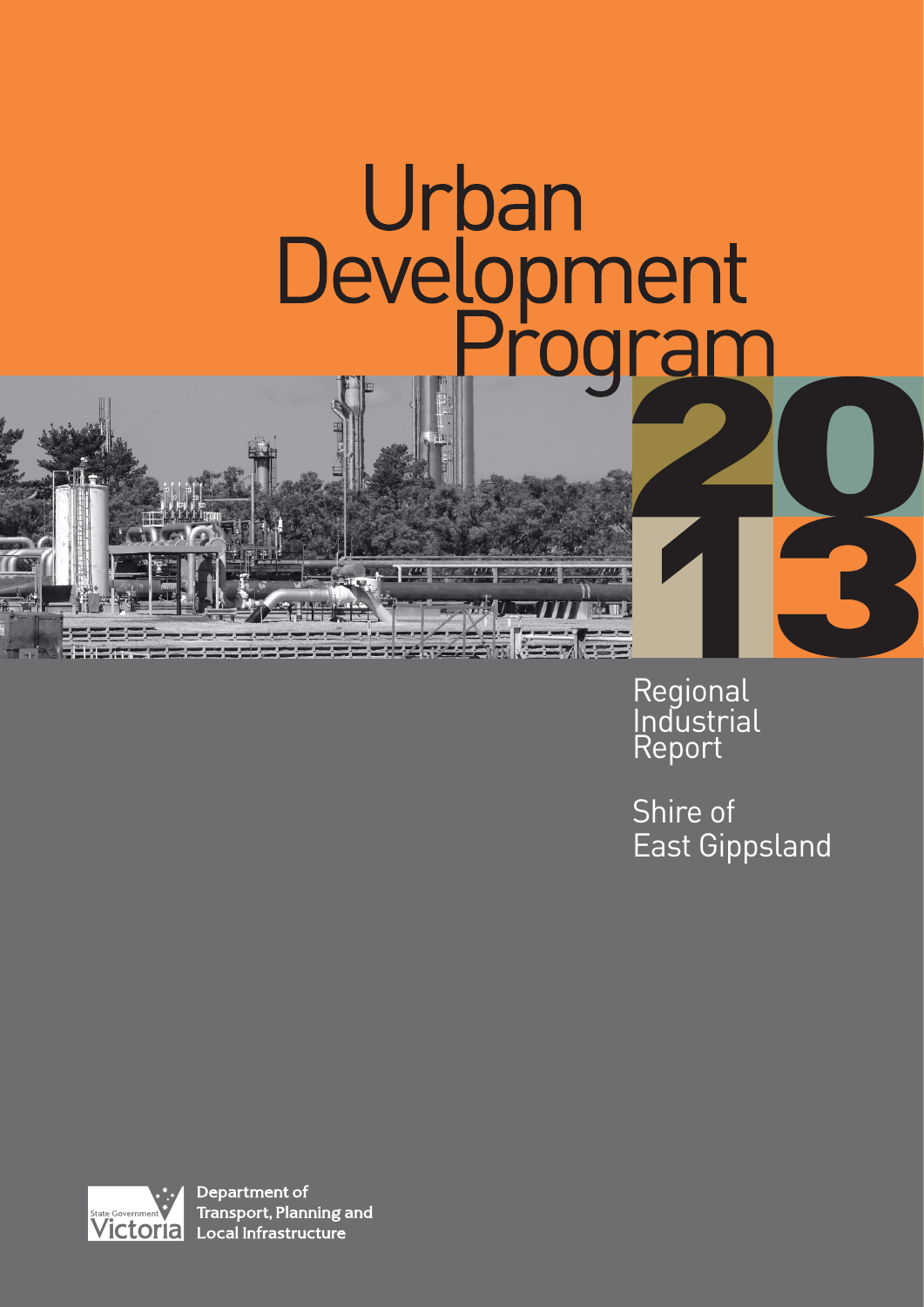# ACKNOWLEDGEMENTS

This Urban Development Program was undertaken by Spatial Economics Pty Ltd, and commissioned by the Department of Transport, Planning and Local Infrastructure. The Urban Development Program (East Gippsland) would not have been possible if it were not for the invaluable contribution made by staff from the Shire of East Gippsland and the Department of Transport, Planning and Local Infrastructure's Gippsland Regional Office.

Published by the Urban Development Program Department of Transport, Planning and Local Infrastructure 1 Spring Street Melbourne Victoria 3000 Telephone (03) 9223 1783

#### September 2013

Unless indicated otherwise, this work is made available under the terms of the Creative Commons Attribution 3.0 Australia licence. To view a copy of this licence, visit http://creativecommons.org/licenses/by/3.0/au Urban Development Program, State of Victoria through the Department of Transport, Planning and Local Infrastructure 2013 Authorised by Matthew Guy, 1 Spring Street Melbourne Victoria 3000. This publication may be of assistance to you but the State of Victoria and its employees do not guarantee that the publication is without flaw of any kind or is wholly appropriate for your particular purposes and therefore disclaims all liability for an error, loss or other

consequence which may arise from you relying on any information in this publication.

#### Accessibility

If you would like to receive this publication in an accessible format, please telephone (03) 9223 1783 or email urbandevelopment.program@dpcd.vic.gov.au. This publication is also available in Word format on http://www.dpcd.vic.gov.au/planning/plansandpolicies/urbandevelopment-program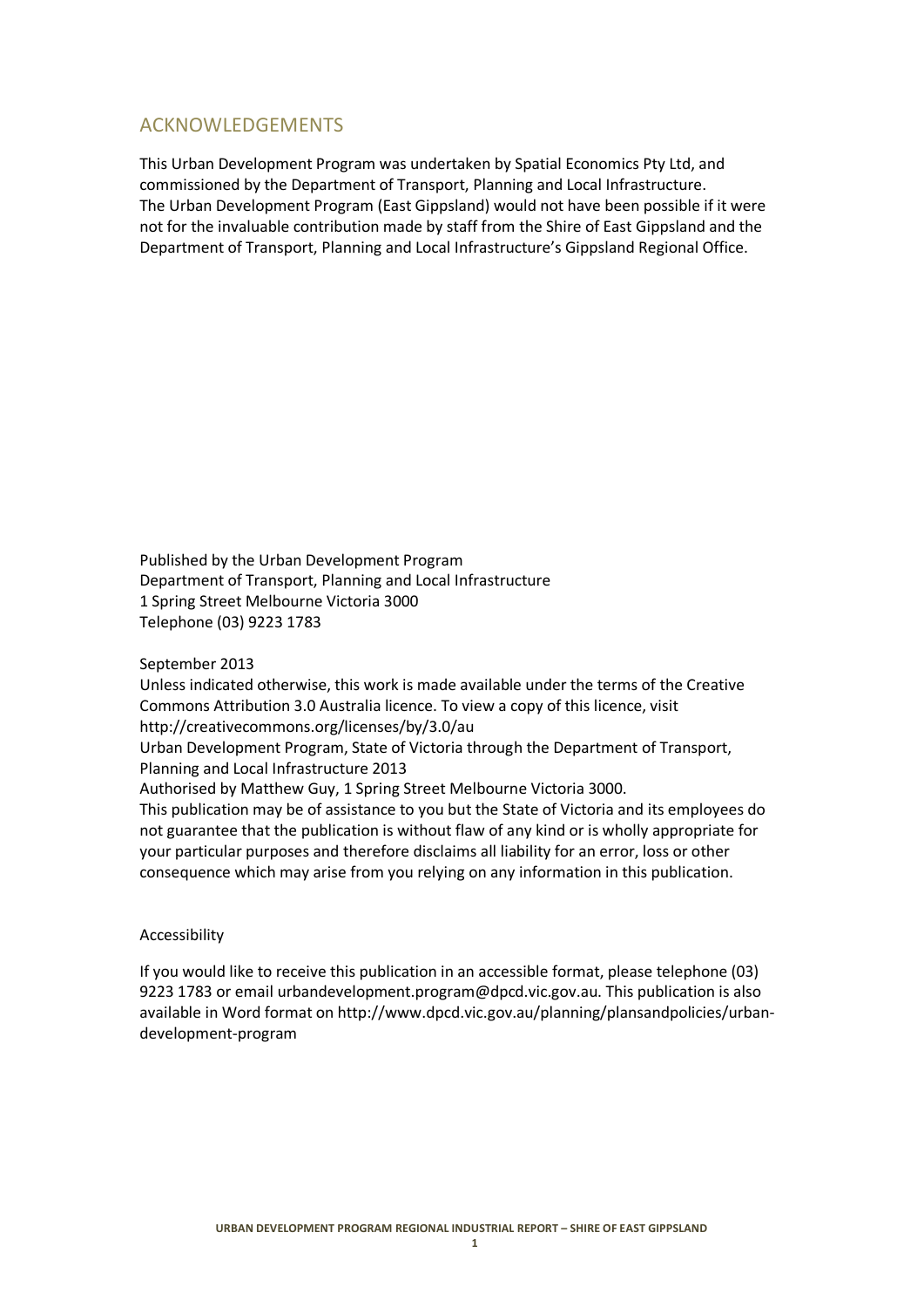# **CONTENTS**

## **EXECUTIVE SUMMARY**

## **1.0 INTRODUCTION**

- 1.1 Purpose and Context
- 1.2 Program Context
- 1.3 Urban Development Program Reports

## **2.0 APPROACH AND METHODOLOGY**

- **3.0 OVERVIEW**
- **4.0 BUILDING APPROVAL ACTIVITY**

## **5.0 INDUSTRIAL SUBDIVISION ACTIVITY**

## **6.0 INDUSTRIAL LAND STOCKS**

- 6.1 Industrial Land Stocks Area
- 6.2 Industrial Land Stocks Lot Size Distribution
- 6.3 Supply of Industrial Land

# **7.0 DEMAND FOR INDUSTRIAL LAND**

**8.0 YEARS OF SUPPLY - INDUSTRIAL LAND**

## **GLOSSARY OF TERMS**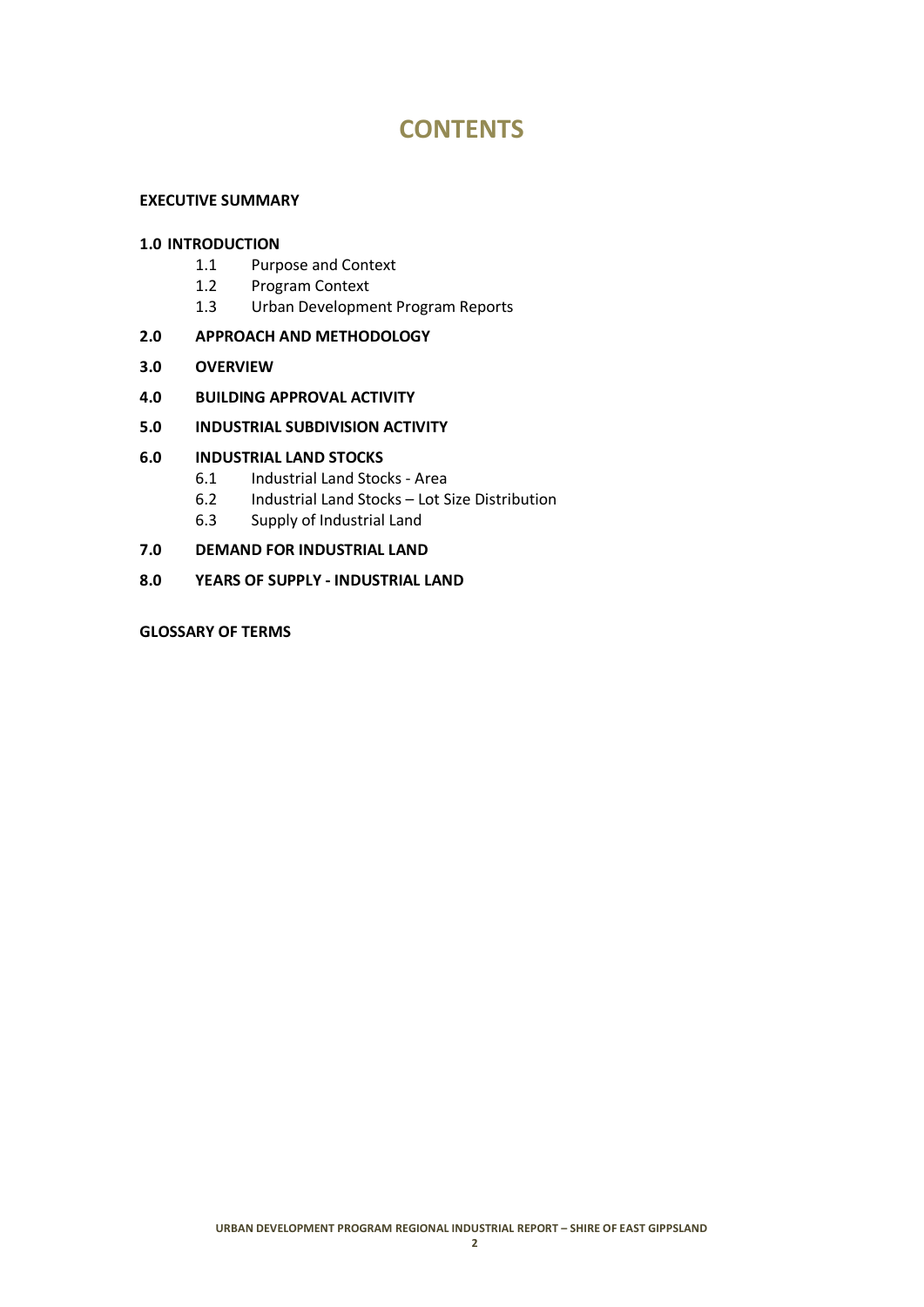# **LIST OF TABLES**

- Table 1: Total Number of Industrial Building Approvals by Financial Year
- Table 2: Value (\$) of all Industrial Building Approvals by Financial Year
- Table 3: Number of Industrial Subdivisions by Lot Size, 2004 to 2011
- Table 4: Gross Area (hectares) of Industrial Land Stocks, 2011
- Table 5: Number of Industrial Allotments by Lot Size Cohort, 2011
- Table 6: Land Requirements for the 5 Townships, Current Shortfall and Future Requirements to 2040 – Summary Table

# **LIST OF GRAPHS**

Graph 1: Number of Industrial Lots (supply) by Lot Size Range, 2011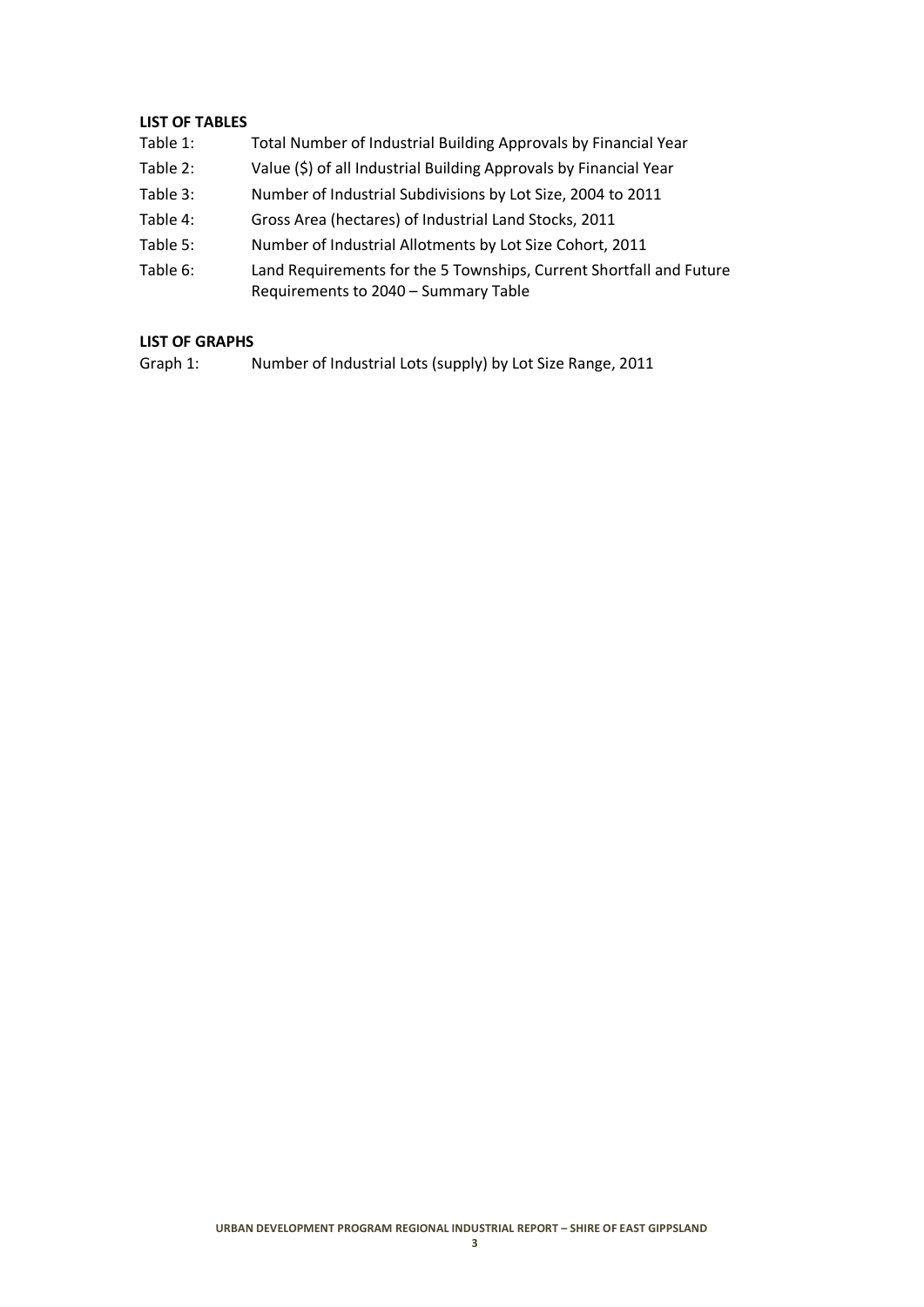# **EXECUTIVE SUMMARY**

The Urban Development Program for Regional Victoria provides an analysis of supply and demand for residential and industrial land across parts of regional Victoria. Assessments completed to date include the municipalities of Ballarat, Greater Bendigo, Latrobe and Wodonga, Wangaratta, Greater Shepparton, Warrnambool, Horsham and Mildura. Industrial land supply assessments for the G21 consortium of councils are available on the G21 Regional Growth Plan - Implementation Plan website.

Additional land supply assessments undertaken for the municipalities of Bass Coast, Baw Baw, Macedon Ranges, Mitchell, Moorabool, Mount Alexander, Moyne and South Gippsland are also near completion.

This round of land supply assessments include the municipal areas of: Wellington, Southern Grampians, Ararat, Swan Hill, Campaspe, East Gippsland, Glenelg and Benalla.

This component provides information on industrial supply and demand for the East Gippsland Shire.

The following industrial land supply assessment was undertaken by Spatial Economics Pty Ltd and commissioned by the Department of Transport, Planning and Local Infrastructure in conjunction with the East Gippsland Shire.

This report draws on the work completed for the East Gippsland Regional Towns Industry Study that Spatial Economics completed for the East Gippsland Shire. This report was completed in November 2012 with the data current to November 2011. This data has been adapted to create this Regional Urban Development Program Report for East Gippsland. The Regional Towns Study focused on the towns of Bairnsdale, Orbost/Newmerella, Mallacoota, Paynesville and Lakes Entrance. There are other small parcels of industrial land within the East Gippsland Shire such as in Omeo, however these sites do not form part of the report and does not materially change the conclusions.

# **SUPPLY OF INDUSTRIAL LAND**

As at November 2011, there was a total of 337 hectares zoned industrial land stock, of which 92 hectares were assessed as available (supply) for industrial purpose development - a total land area vacancy rate of 27%.

There are no sites identified as future (unzoned) industrial land across the Shire of East Gippsland.

In terms of the geographic spread of zoned industrial land stocks across the Shire of East Gippsland the majority of land is in Bairnsdale with 222 hectares or 66% of the municipality's industrial land.

# **RECENT ACTIVITY**

From July 2004 to July 2011 there were a total of 91 zoned industrial land subdivisions, all of which were located in the urban area of Bairnsdale. The majority (70%) of lots created were sized from 0.1 to 0.5 hectares, 14 lots created were sized from 0.5 to 1 hectare and five lots from 1 to 5 hectares.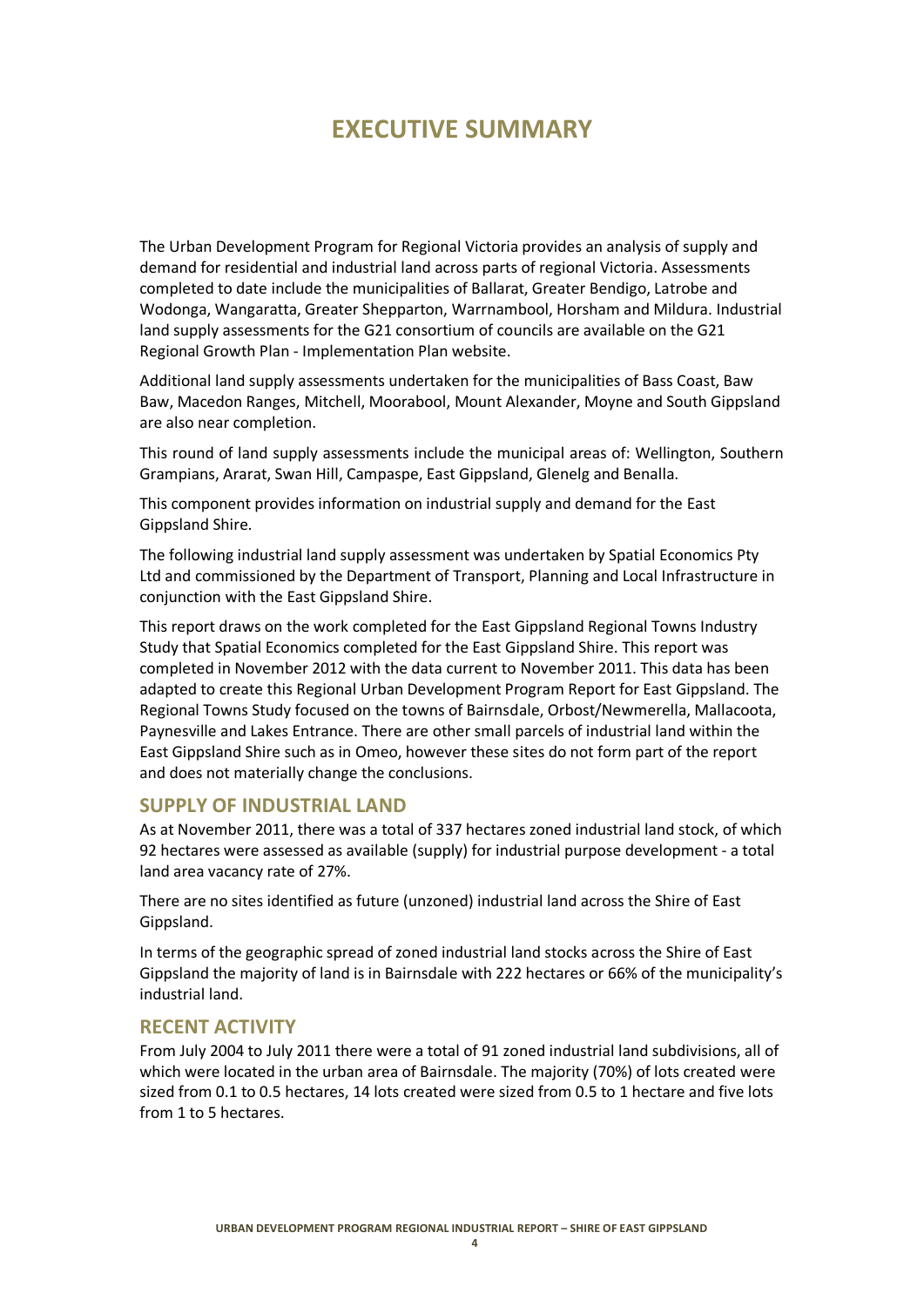From 2005-06 to 2010-11 the average annual value of industrial building approval activity was \$3 million, of which \$1.8 million was for the purpose of warehouse construction and \$1.2 million for factories.

# **CONSUMPTION AND DEMAND FOR INDUSTRIAL LAND**

For Bairnsdale from 2005 to 2011 there was a total industrial land consumption of 11.7 hectares, 1.7 hectares in the suburb of Lucknow and 10 hectares in Bairnsdale. This equates to an average annual industrial land consumption of 2 hectares.

In total, there is excess of 15 years industrial zoned land in Bairnsdale based on the average annual rate of land consumption in the period 2004 to 2011.

There has been no 'recent' consumption of industrial land in the other towns.

The table below details the total additional occupied industrial land required by 2040 for the five townships. The requirements are split into current shortfall and future requirements to 2040.

#### *Land Requirements for the 5 Townships, Current Shortfall and Future Requirements to 2040 – Summary Table*

|                    | <b>Current Shortfall of</b> | <b>Future Industrial Land</b> |            |
|--------------------|-----------------------------|-------------------------------|------------|
|                    | <b>Industrial Land</b>      | Requirements to 2040          | Total      |
|                    | (Hectares)                  | (Hectares)                    | (Hectares) |
| Bairnsdale         |                             |                               |            |
| Paynesville        | 7.5                         | 4.5                           | 12         |
| Lakes Entrance     | 10                          | 10.5                          | 20.5       |
| Orbost /Newmerella |                             |                               |            |
| Mallacoota         |                             |                               |            |

*Source: East Gippsland Industrial Towns Strategy, Spatial Economics Pty Ltd 2012* 

The results of the 'East Gippsland Industrial Towns Strategy' concluded that:

- Mallacoota has a current shortfall of 5 hectares and no future requirement due to the capacity constraints on the township;
- Orbost/Newmerella does not require any industrial land due to the lack of demand;
- Paynesville has a current shortfall of 7.5 hectares and a future requirement of 4.5 hectares of industrial land;
- Lakes Entrance has a current shortfall of 10 hectares and a future requirement of 10.5 hectares;
- Bairnsdale does not require any additional industrial land based on historical consumption rates of industrial land.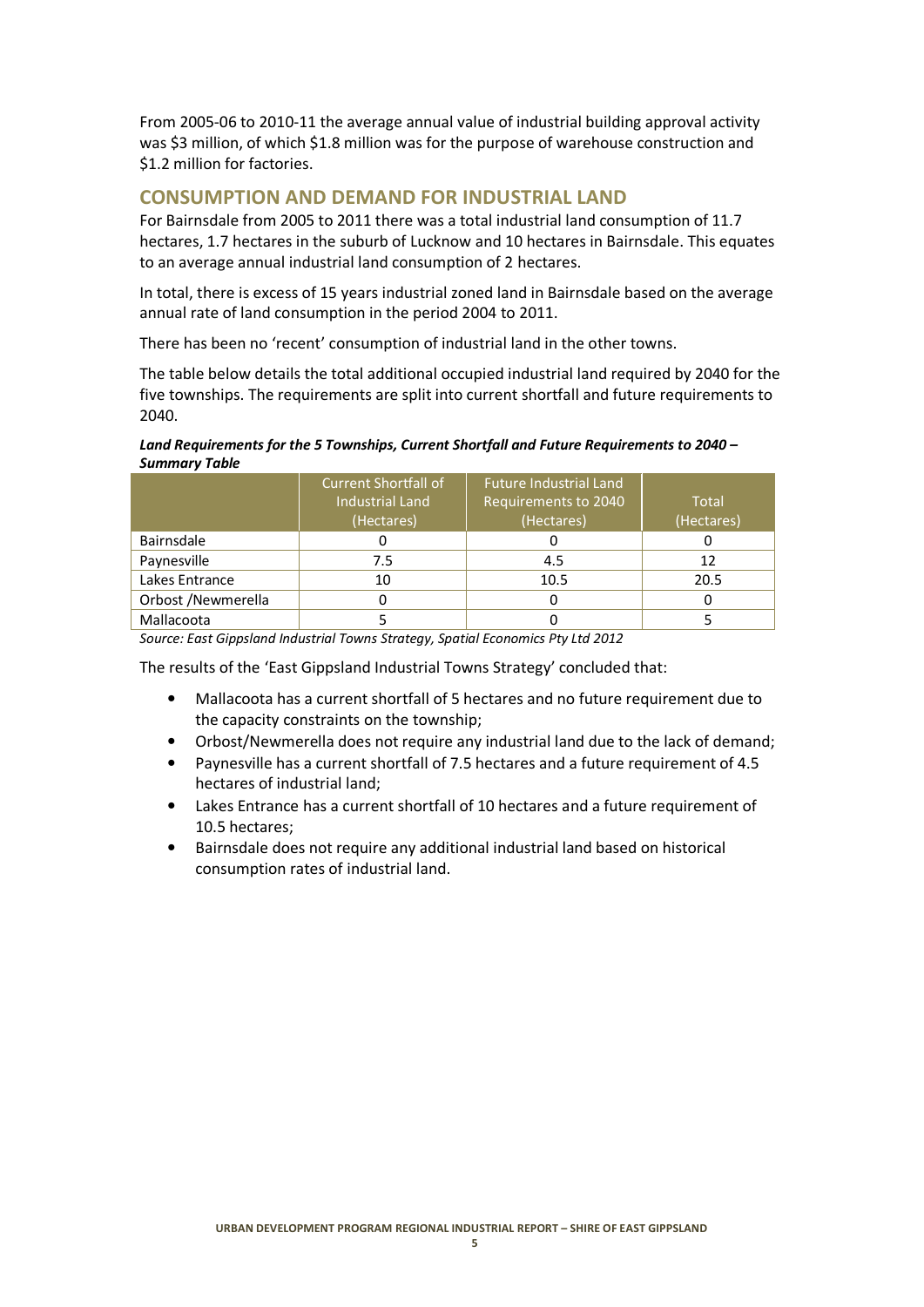## **Conclusion and Current Actions**

In summary there is an adequate stock of zoned industrial land stocks to meet future demand within Bairnsdale, based on recent consumption rates. Other settlements have potential shortfalls, also based on recent demand levels. Consumption of industrial land, however, should continue to be monitored to ensure there are sufficient land stocks to meet future demand.

East Gippsland Shire Council recently undertook the East Gippsland Industrial Towns Strategy which assessed existing industrial land stocks, employment projections, and adequacy of industrial land by zone type, township and lot size. The results of this Strategy are reflected within the Urban Development Program for East Gippsland Shire.

Similarly, East Gippsland Shire Council has prepared a 'Bairnsdale Growth Strategy' to help guide the growth and development of Bairnsdale over the next 20 years. It contains recommendations for a growth boundary, future residential growth areas, improvements to existing neighbourhoods, revitalisation of the central business district, commercial and industrial growth, and a range of other matters.

The East Bairnsdale and Lucknow Structure Plan, currently under preparation, will outline how the precinct should develop over time, including the existing industrial areas along the Princes Highway and McMillan Streets and the farming/vacant land north of the Princes Highway.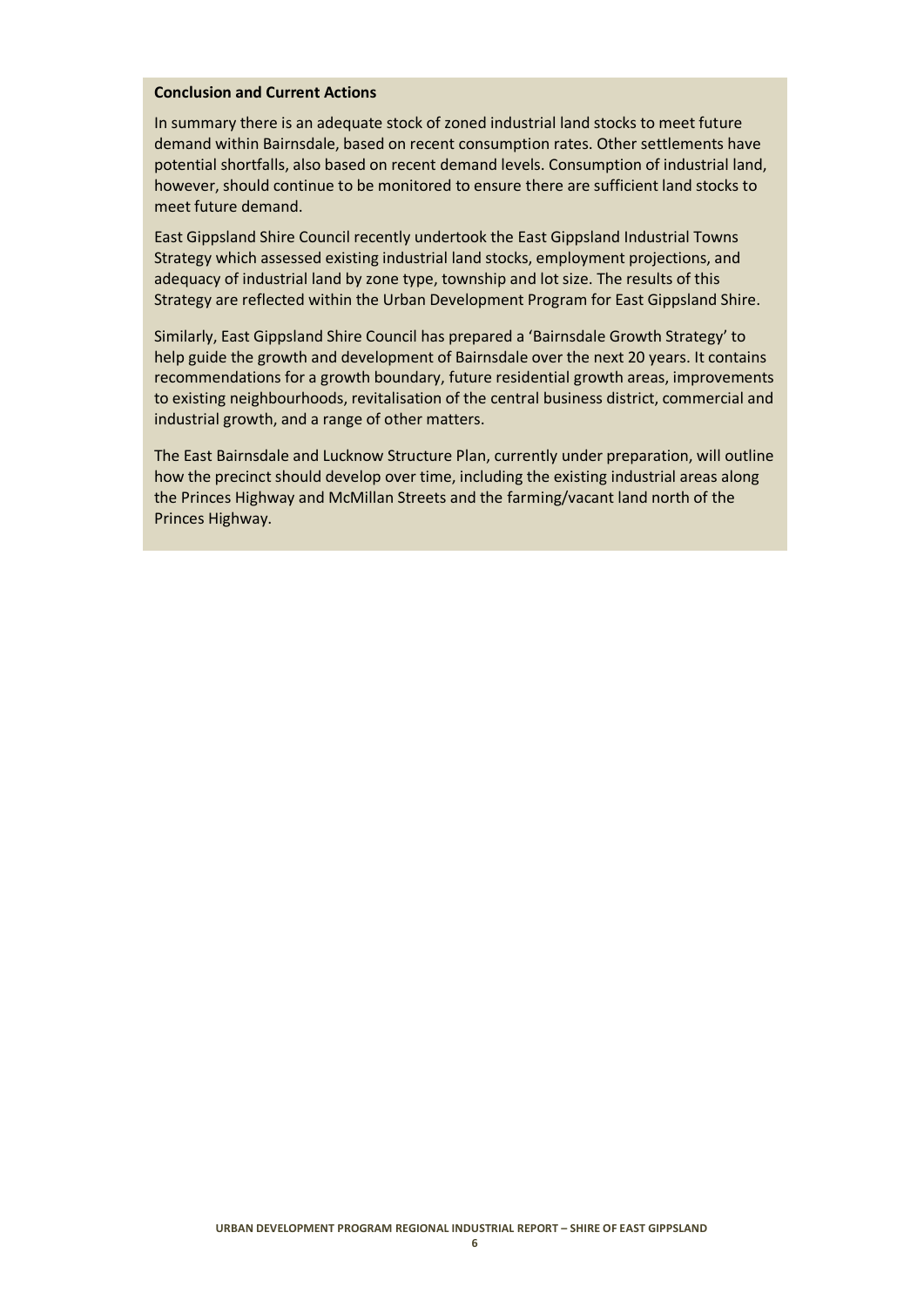# **1.0 INTRODUCTION**

# **1.1 PURPOSE AND CONTEXT**

The Urban Development Program was set up in 2003 to assist in managing the growth and development of metropolitan Melbourne and the Geelong region, and help ensure the continued sustainable growth of these areas in order to maintain their high levels of liveability.

The primary purpose of the Urban Development Program is to improve the management of urban growth by ensuring that government, councils, public utilities and the development industry have access to up-to-date and accurate information on residential and industrial land availability, development trends, new growth fronts, and their implications for planning and infrastructure investment.

To achieve the primary purpose the Urban Development Programprovides accurate, consistent and updated intelligence on residential and industrial land supply, demand and consumption. This in turn assists decision-makers in:

- maintaining an adequate supply of residential and industrial land for future housing and employment purposes;
- providing information to underpin strategic planning in urban centres;
- linking land use with infrastructure and service planning and provision;
- taking early action to address potential land supply shortfalls and infrastructure constraints; and
- contributing to the containment of public sector costs by the planned, coordinated provision of infrastructure to service the staged release of land for urban development.

The information contained and reported within the Urban Development Program enables early action to be taken in areas where land shortfalls have been identified.

# **1.2 PROGRAM CONTEXT**

During 2009-2010*,* the Urban Development Program was expanded across key provincial areas across regional Victoria, and is incrementally being rolled out across the State. Assessments completed to date include the municipalities of Ballarat, Greater Bendigo, Latrobe and Wodonga, Wangaratta, Greater Shepparton, Warrnambool, Horsham and Mildura. Industrial land supply assessments for the G21 consortium of councils are available on the G21 Regional Growth Plan - Implementation Plan website.

Additional land supply assessments undertaken for the municipalities of Bass Coast, Baw Baw, Macedon Ranges, Mitchell, Moorabool, Mount Alexander, Moyne and South Gippsland are also near completion.

This round of land supply assessments include the municipal areas of: Wellington, Southern Grampians, Ararat, Swan Hill, Campaspe, East Gippsland, Glenelg and Benalla.

The expanded Urban Development Program into regional Victoria will build local and regional data bases and, importantly, provide a platform for mapping and spatial analysis in each region. This will in turn allow councils and other key stakeholders in the planning and development sectors to make more informed decisions in the growth and investment of these key areas across regional Victoria.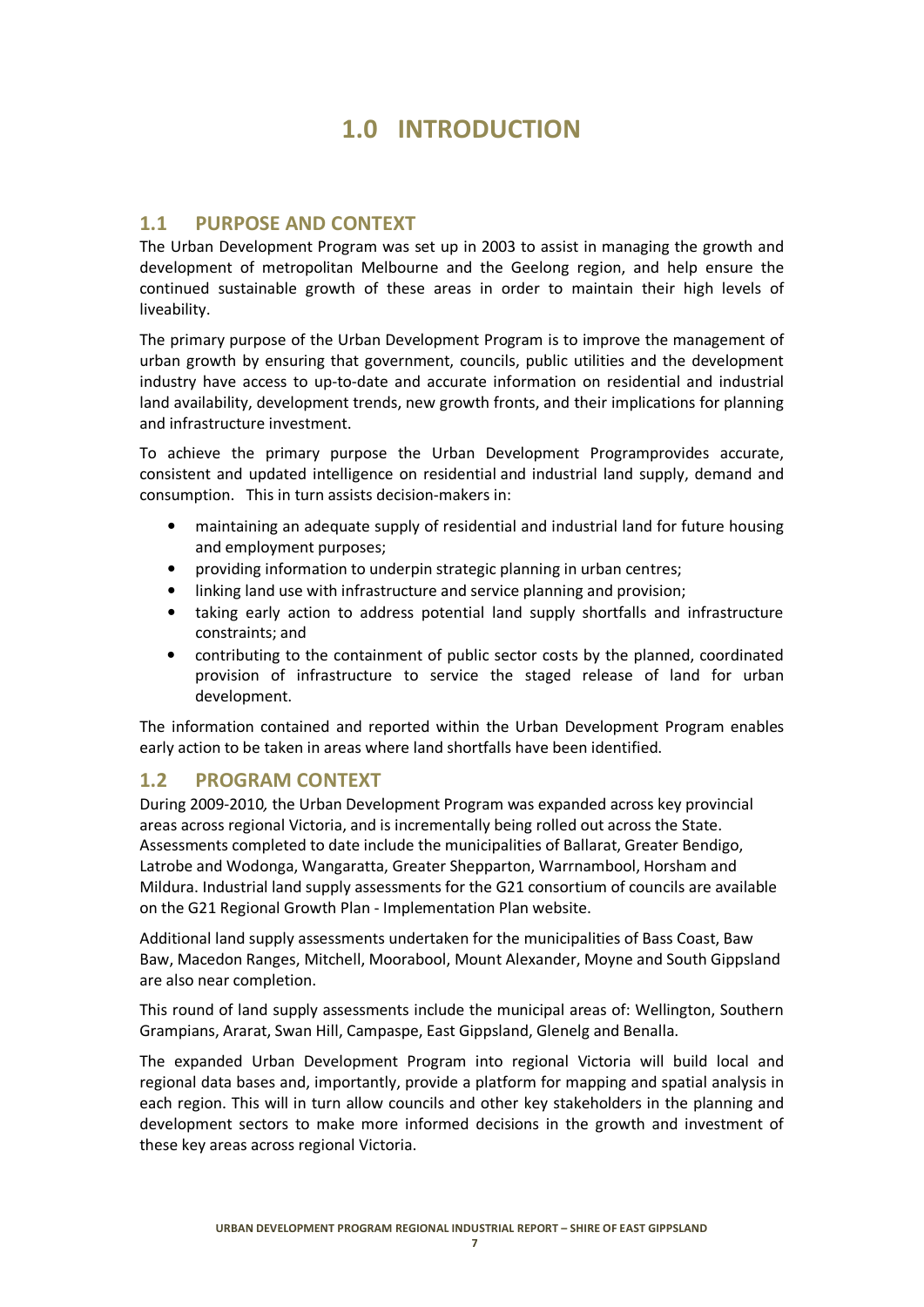The industrial and residential land supply assessments were undertaken by Spatial Economics Pty Ltd, and commissioned by the Department of Planning and Community Development in conjunction with the associated councils.

# **1.3 URBAN DEVELOPMENT PROGRAM REPORTS**

The 2013 Urban Development Program Reports for Wellington, Southern Grampians, Ararat, Swan Hill, Campaspe, East Gippsland, Glenelg and Benalla, as well as additional Regional Reports and the metropolitan Urban Development Program Annual Report, are available online at

www.dpcd.vic.gov.au/urbandevelopmentprogram

For more information about the Urban Development Program, email the Department of Planning and Community Development at urbandevelopment.program@dpcd.vic.gov.au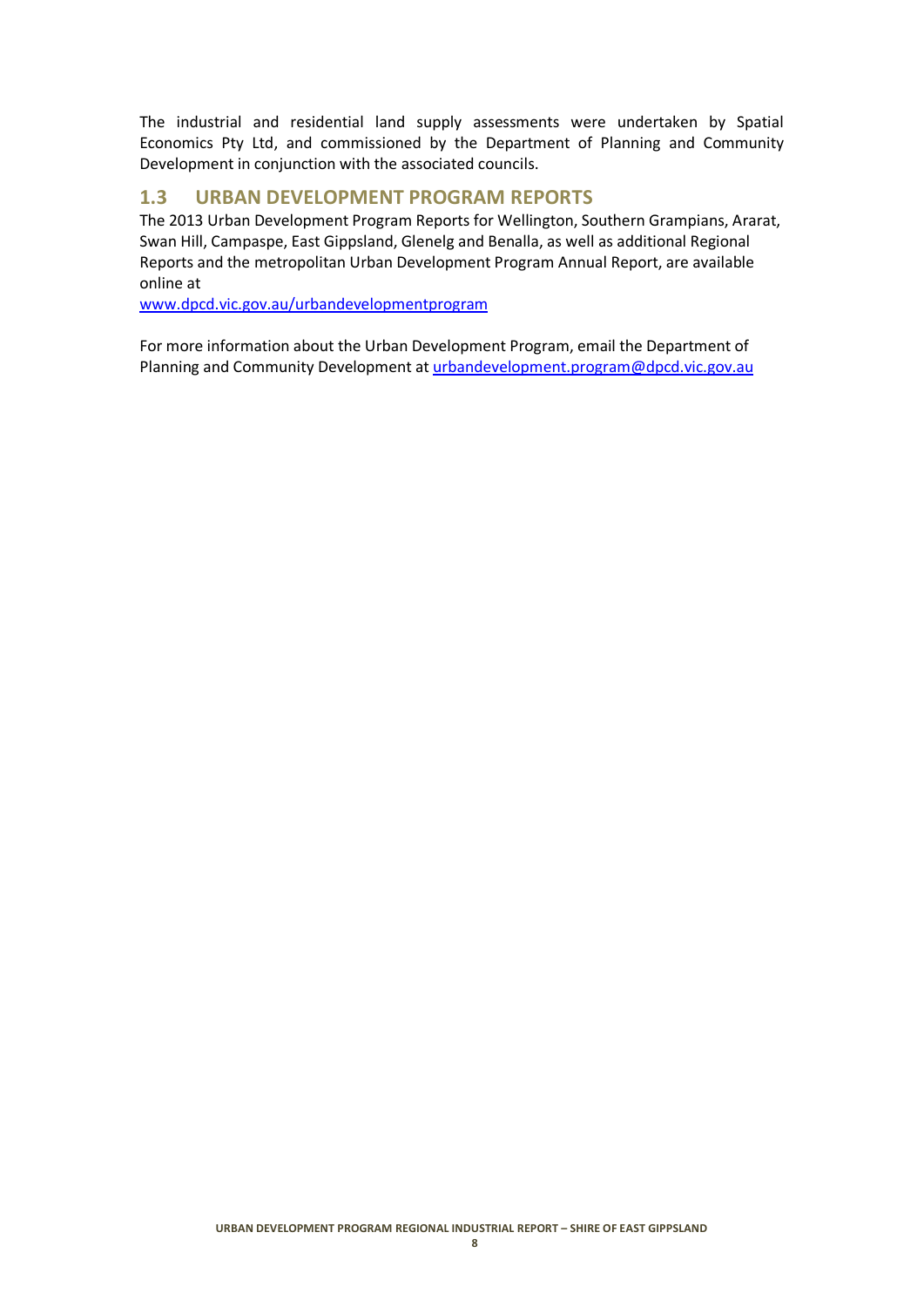# **2.0 APPROACH & METHODOLOGY**

# **EAST GIPPSLAND INDUSTRIAL TOWNS STUDY**

This report draws on the work from the East Gippsland Industrial Towns Study that Spatial Economics undertook for the East Gippsland Shire. This report was completed in November 2012 with the data current to November 2011. This data has been adapted for the following Regional Urban Development Program Report for East Gippsland. The Regional Towns Study focused on the towns of Bairnsdale, Orbost/Newmerella, Mallacoota, Paynesville and Lakes Entrance. There are other small parcels of industrial land within the Eats Gippsland Shire such as in Omeo, however these sites do not form part of the report and do not materially change the conclusions.

# **REGIONAL URBAN DEVELOPMENT PROGRAM**

For the purposes of the Regional Urban Development Program, land is either zoned for industrial purposes or identified for future industrial use.

Industrial land identified by the Regional Urban Development Program includes land within the Industrial 1 Zone (IN1Z), Industrial 2 Zone (IN2Z), Industrial 3 Zone (IN3Z) and Business 3 Zone (now Commercial 2 Zone) as well as land that have been identified for future industrial development by the relevant Council.

In addition, where appropriate land zoned Special Use (SUZ) has been included i.e. the specific purpose of the zone is to recognise or provide for the use and development of land to support industrial type uses.

The IN1Z is the most commonly used industrial zone. The Industrial 2 Zone is designed for heavy industrial uses.

The IN3Z is a specialised zone that focuses on the needs of light industry, while the Business 3 Zone (now Commercial 2 Zone) is aimed at facilitating the needs of industries with a high office based component.

Assessments of land supply are dependent on the availability of aerial imagery. The most current imagery available for this assessment was taken during the summer of 2009/2010.

Information is presented at both a Local Government Area (LGA) and major industrial regions (typically at a township level).

Note that for the purposes of this report the regional component of the expanded Urban Development Program is referred to as the 'Regional Urban Development Program'.

# **METHODOLOGY FOR ASSESSING INDUSTRIAL LAND STOCKS**

Industrial land data is collected and assessed using lot boundary, planning scheme information and aerial imagery. Additional information on the status of specific sites is gathered through stakeholder consultation, primarily discussions with relevant Council officers.

Industrial land supply and consumption data presented as part of the Regional Urban Development Program is based on aerial photography completed in 2009 and updated to December 2012 via the consultation process. Information relating to zoning, overlays and other planning matters relates to the same period.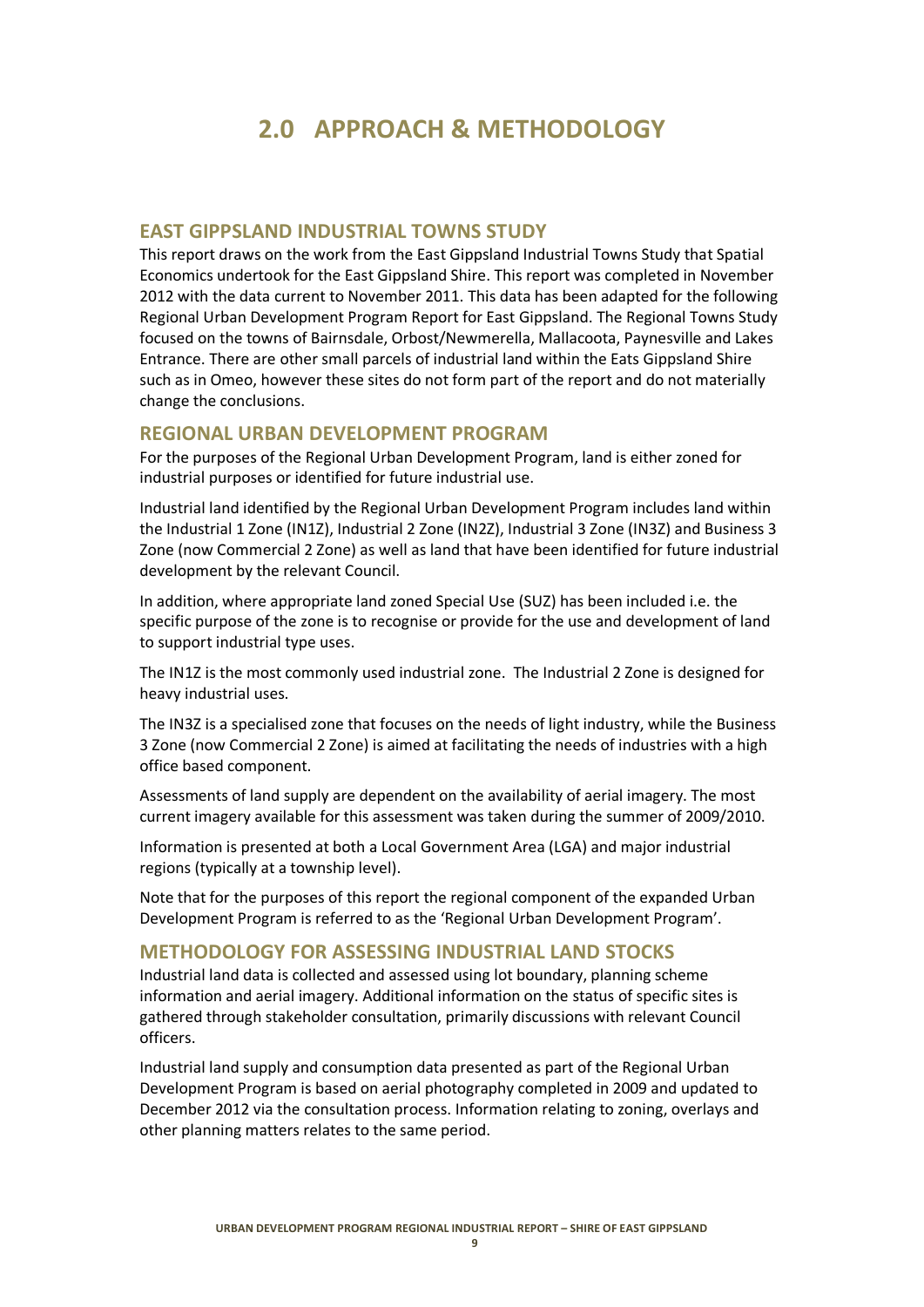# **IDENTIFYING LAND STOCK**

Industrial land stock includes all zoned industrial land within the municipality as well as land that have been identified by Council for future industrial development (unzoned stock).

In determining zoned land stock, each zoned industrial land parcel is assessed as either:

- *Supply* zoned industrial land classified as available for industrial development. This includes land that is vacant, disused or assigned to marginal non-industrial uses with little capital value, such as farm sheds.
- *Unavailable* zoned industrial land classified as unavailable for industrial development. This includes land already occupied by industrial uses, construction sites, major infrastructure, capital intensive farming operations, established residential premises or where it is known that the owner has strong intentions not to develop the land in the medium to long term.

In instances where industrial land was in the process of being approved for rezoning to another use (for example a Business, Residential or Mixed Use Zone) and, based on Council feedback, the land is identified as unavailable.

In several instances discrete parcels of land (within one title) have been created to demonstrate a high degree of availability for development on a particular site. For example, where there is a significant area of land with a specific use operating from a small portion of the land and it is understood the balance of the land is regarded as a potential development site, the title area has been split to show the occupied and vacant components of the land. This has been undertaken where these instances have been identified by the relevant Council officer.

# **ASSESSING THE STOCK OF INDUSTRIAL LAND**

For all industrial land, each individual parcel is recorded with its size and the applicable zone. This enables an assessment of the overall or gross stock of land either as unavailable or available as supply. Subsequently, a further assessment is conducted to determine a net measure of supply ('net developable area').

Using a net measure of industrial land supply provides a more accurate basis for determining adequacy, as it measures the likely area available for development after accounting for local roads, open space, infrastructure requirements and environmental considerations. This varies from locality to locality, depending on site and regional-specific issues.

During 2008, the Department of Sustainability and Environment released maps indicating the location and extent of significant native vegetation across Victoria utilising satellite imagery. These maps were used as part of the assessment in determining the estimated net developable area.

Where native vegetation mapping indicated a classification of 'high' or 'very high' against vacant zoned land or land identified for future industrial purposes, the area impacted was removed from the gross area of land supply.

Further higher level (or regional) take outs were removed from larger key parcels of vacant zoned land or from land identified for future industrial development. This was carried out in consultation with the relevant Council.

Finally, the total area of remaining vacant land was separated into parcels of differing gradients of size to allow for local discounts (specifically for local roads and open space). This was done through both consultation and by calculating typical take out rates for such factors from recently completed development.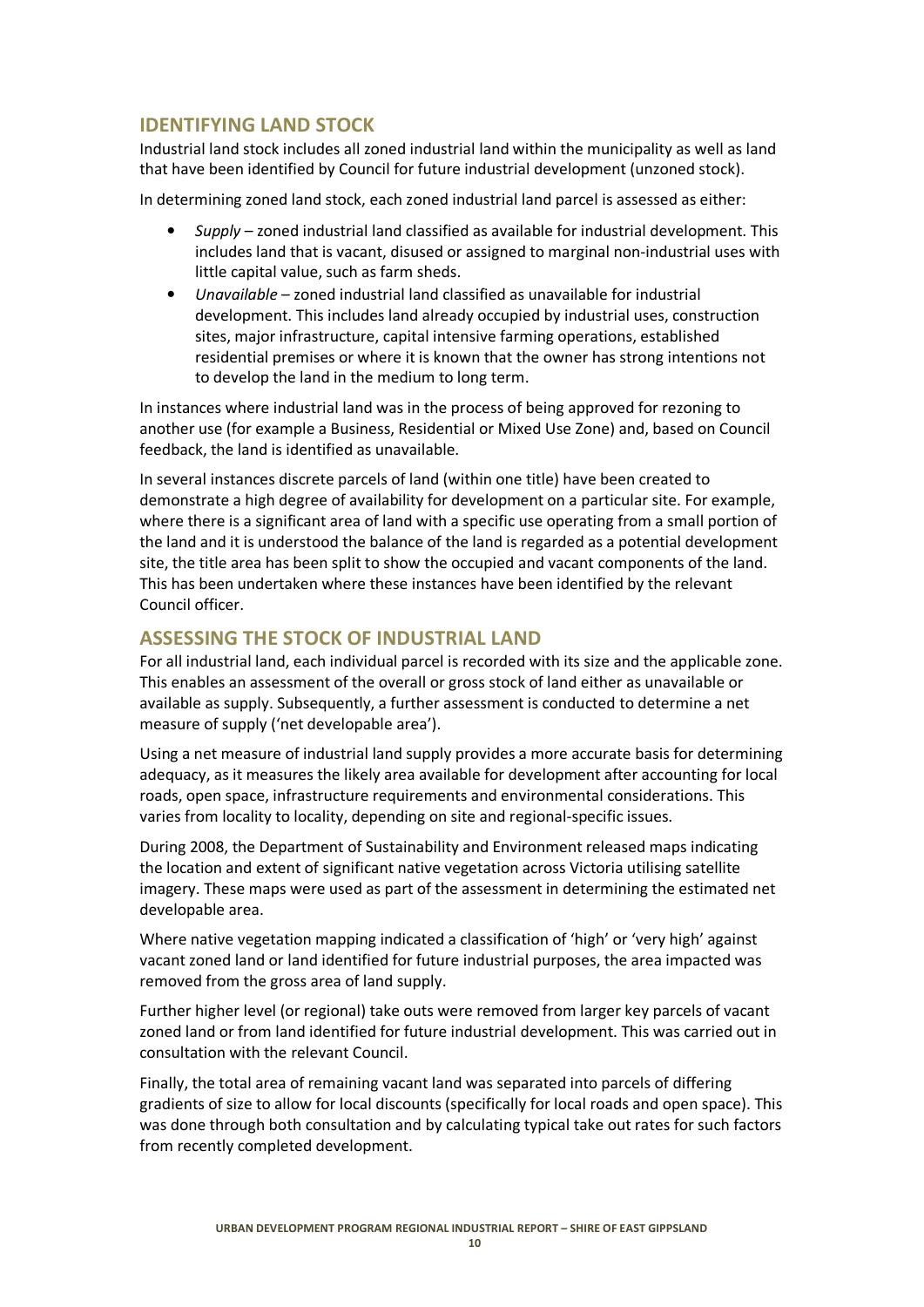Discount factors (at each level) differ between municipalities depending on a variety of factors, specifically local geography.

# **CALCULATING CONSUMPTION**

To determine consumption based trends, the Regional Urban Development Program has examined available aerial photography between specific periods. Given the limited availability of photography, for each municipality at least two prior periods (years) have been assessed using the methodology outlined above (i.e. assessing each lot as either 'unavailable or 'supply').

In comparing the extent to which consumption has occurred land has been 'back cast' against previous periods to ensure like for like areas have been compared. This has been done to ensure that the effect of the rezoning of new industrial land or the rezoning of industrial land to non-industrial uses does not distort the actual consumption that has occurred between periods.

From the latest aerial imagery Industrial land consumption has been updated to November 2011 via a physical land use survey of each individual land parcel. With exception of Paynesville, consumption of industrial land is effectively over six years, from 2005 to the end of 2011. Paynesville industrial land consumption is from 2008 to 2011.

In the cases of Mallacoota, Paynesville and Lakes Entrance due to a lack of supply there has been no consumption over this period. Orbost/Newmerella has had no consumption due to a lack of demand. Due to these restrictions, alternative models of demand were calculated: an employment projection model and a population change model. These models provided estimates of the existing shortfall of demand for industrial land as well as the future demand for each town.

# **YEARS OF SUPPLY**

The number of 'years of supply' is measured by dividing estimates of the net developable of both zoned and unzoned areas by the average annual rate of industrial land consumption.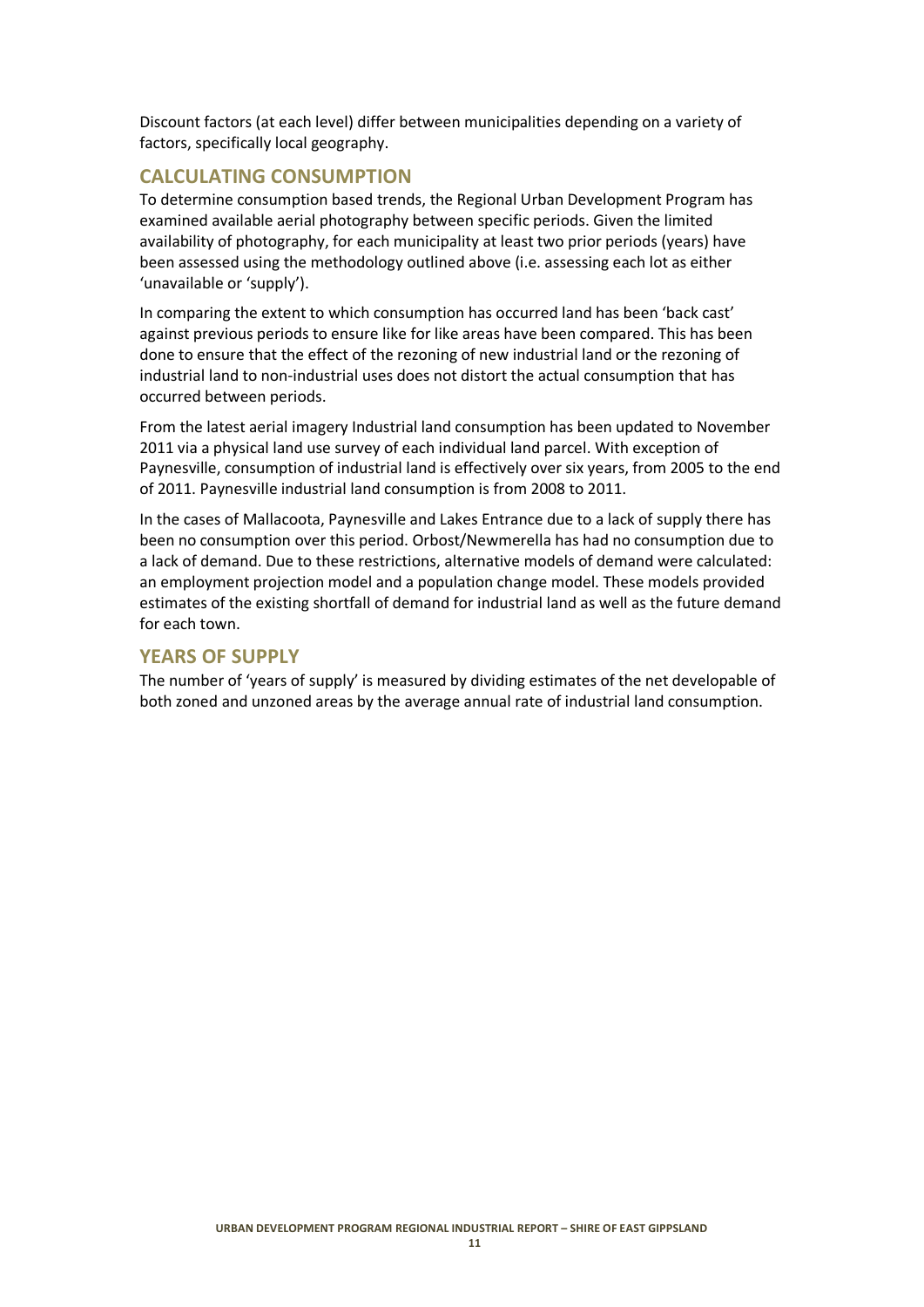# **3.0 OVERVIEW**

East Gippsland Shire covers over 21,000 square kilometres, stretching from west of Bairnsdale to the NSW border. This diverse region makes up 10 per cent of the state, with over 70 per cent as National Park, State forest or other Crown land. East Gippsland has abundant natural attractions including extensive State and National parks and Australia's largest navigable inland lake system; Gippsland Lakes. East Gippsland also boasts an extensive coastline and is a popular tourist destination.

**Bairnsdale:** Bairnsdale is East Gippsland's main regional centre providing a full range of local services to cater for the township and beyond. As the main centre in the region, Bairnsdale is home to higher order health and education facilities. Bairnsdale also marks the final destination of the train heading east from Melbourne.

**Lakes Entrance:** Lakes Entrance is a seaside town that supports a thriving fishing industry and is a significant tourist destination. Lakes Entrance is located at the eastern edge of the Gippsland Lakes, Australia's largest navigable inland lake system. There is ocean access with a significant fishing fleet based at Lakes Entrance. These fishing trawlers provide around 70% of fresh fish to Melbourne's markets and make up the largest fishing fleet in Victoria

**Paynesville:** Paynesville is located on the Gippsland Lakes and is the regions boating destination. There is a significant marine industry near the foreshore on Slip Road including launching, berthing, marina and maintenance facilities. Paynesville has experienced significant growth in recent years with a population of around 4,000. A canal system flanked by dwellings with water access was developed in the 1980s to further enhance the popularity of Paynesville. Raymond Island is accessed by a car ferry and is a popular holiday destination.

**Orbost & Newmerella:** Orbost is located on the rich river plains of the Snowy River and is surrounded by fertile agricultural farmland. Orbost is also located near mountain forests which had until recently been a rich source of timber, which has been milled locally. Orbost is approximately 90 km from Bairnsdale.

**Mallacoota:** Mallacoota is located in the far east of Victoria. It is one of Victoria's most isolated towns with the next major town, Eden, 85 kilometres away. Mallacoota relies heavily on accessing goods and services that are not available in Mallacoota from other towns. Mallacoota is a major destination for tourism, including water based recreation activities on the lakes and wilderness activities in the extensive national parks as well as a significant abalone fishing industry.

#### **Land Supply Assessment**

Regional Councils require an adequate supply of industrial land for jobs and services, such as manufacturing, service uses, logistics and warehousing to support continued economic development. The Urban Development Program for Regional Victoria provides the State Government and other stakeholders with a strategic overview of the supply and demand of industrial land across key regional Victorian cities.

The following industrial land supply assessment for the Shire of East Gippsland is presented in a number of sections. These include: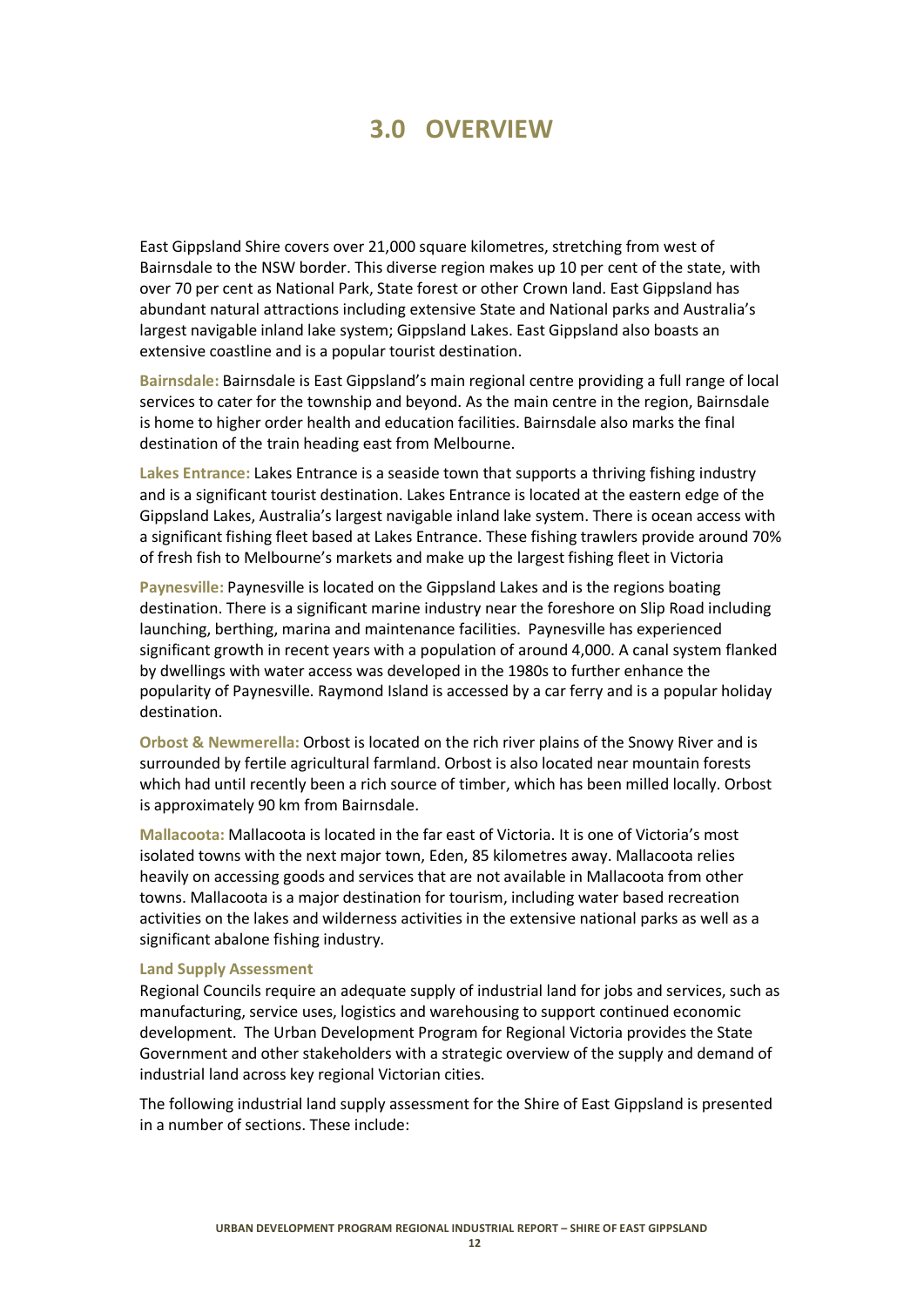- An assessment of industrial building approval activity by location (Statistical Local Area) in terms of both volume and value. This includes the breakdown of factory and warehouse building approvals from July 2005 to July 2011;
- Presentation of all net industrial land subdivision activity by resultant lot size distribution from July 2004 to July 2011;
- A detailed presentation of existing industrial land stocks in terms of:
	- o Stock by zone type
	- o Future (unzoned) stock
	- o Lot size configuration and area
	- o Supply/unavailable stock
	- o Net developable area
- Summary of industrial land consumption i.e. built form construction on vacant industrial allotments from 2005 to November 2011. This is expressed as average annual land consumption (hectares). This forms the basis of projecting future demand for industrial land and therefore the assessment of supply adequacy;
- An assessment of adequacy of industrial land supply, expressed in years of supply by zone type/future and location. This is also expressed in terms of accelerated growth assumptions of industrial land consumption. Concluding commentary regarding the adequacy of industrial stock by zone type and lot size is included;
- Concluding commentary regarding any major impediments to the supply of industrial land to the market i.e. anti-competitive behaviour, provision of land development dependent infrastructure; and
- Detailed maps of all industrial land stocks by status and zone type.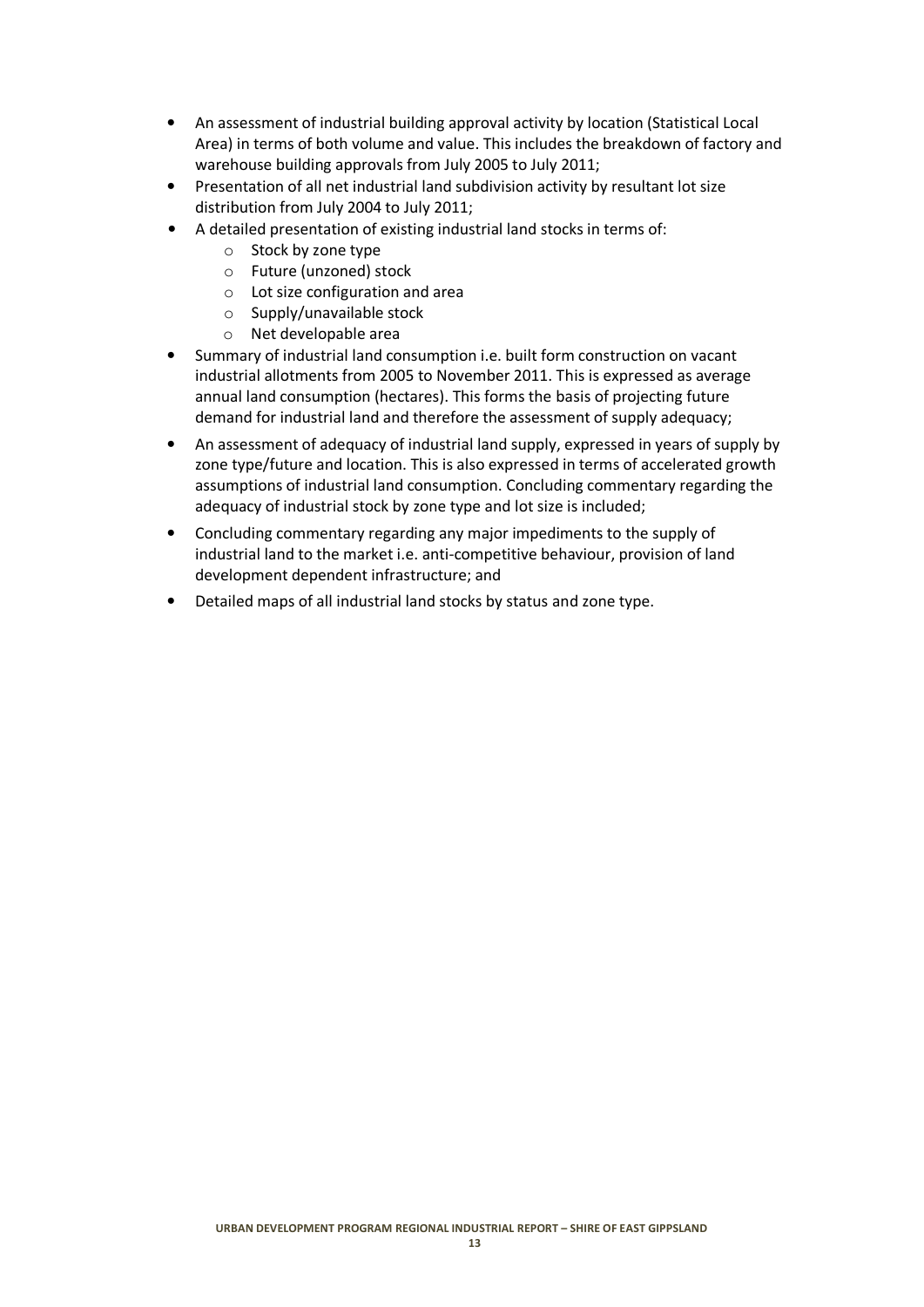# **4.0 BUILDING APPROVAL ACTIVITY**

A variety of factors influence the level of industrial building activity. In regional locations the key factors include:

- the investment and business activity behaviour of the private sector;
- trends in the global and local economy;
- the availability of credit and borrowings for business decisions such as a decision to make a capital investment in property for a business;
- levels of land supply in the area;
- economic activity within the region; and
- the degree to which other regional centres compete for investment.

The following provides an overview of Industrial Building Approval activity within the Shire of East Gippsland from July 2005 to July 2011 for the number of industrial building approvals and the value of industrial building approvals.

The total number of industrial building approvals has remained relatively constant, averaging around 11 per annum from 2005-06 to 2010-11. The vast majority were located within the Statistical Local Area of Bairnsdale.

| SLA/LGA                       | 2005-06 | 2006-07 | 2007-08 | 2008-09 | 2009-10 | 2010-11 |
|-------------------------------|---------|---------|---------|---------|---------|---------|
| E. Gippsland (S) - Bairnsdale |         | 9       | 6       |         | 12      | n.a.    |
| E. Gippsland (S) - Orbost     |         |         |         |         |         | n.a.    |
| E. Gippsland (S) - South-West |         |         |         |         |         | n.a.    |
| E. Gippsland (S) Bal          |         |         | 0       | 0       |         | n.a.    |
| <b>East Gippsland LGA</b>     | 10      | 15      |         | 8       | 14      | 11      |

*Table 1: Total Number of Industrial Building Approvals by Year*

*Source: Australian Bureau of Statistics*

From 2005-06 to 2010-11 the average annual value of industrial building approval activity was \$3 million, of which \$1.8 million was for the purpose of warehouse construction and \$1.2 million for factories. The highest value of approval activity was in 2009-10 at approximately \$6.7 million, of which \$5.6 million was for the purpose of warehouse construction located in Bairnsdale (SLA).

In 2010-11 there was a total value of industrial building approvals of approximately \$3.6 million, of which 62% were for factories and 38% for warehouses.

|  | Table 2: Value (\$) of all Industrial Building Approvals by Year |  |
|--|------------------------------------------------------------------|--|
|--|------------------------------------------------------------------|--|

| <b>SLA/LGA</b>                | 2005-06   | 2006-07   | 2007-08  | 2008-09   | 2009-10   | 2010-11   |
|-------------------------------|-----------|-----------|----------|-----------|-----------|-----------|
| E. Gippsland (S) - Bairnsdale | 2,413,000 | 2,347,000 | 743,000  | 1,045,000 | 6,433,000 | n.a.      |
| E. Gippsland (S) - Orbost     | 55,000    | 178,000   | 50,000   | 123,000   | 0         | n.a.      |
| E. Gippsland (S) - South-West | 163,000   | 250,000   | $\Omega$ | 62,000    | 190,000   | n.a.      |
| E. Gippsland (S) Bal          | 0         | 751,000   | 0        | 0         | 120,000   | n.a.      |
| <b>East Gippsland LGA</b>     | 2,631,000 | 3,526,000 | 793,000  | 1,230,000 | 6,743,000 | 3,557,000 |

*Source: Australian Bureau of Statistics*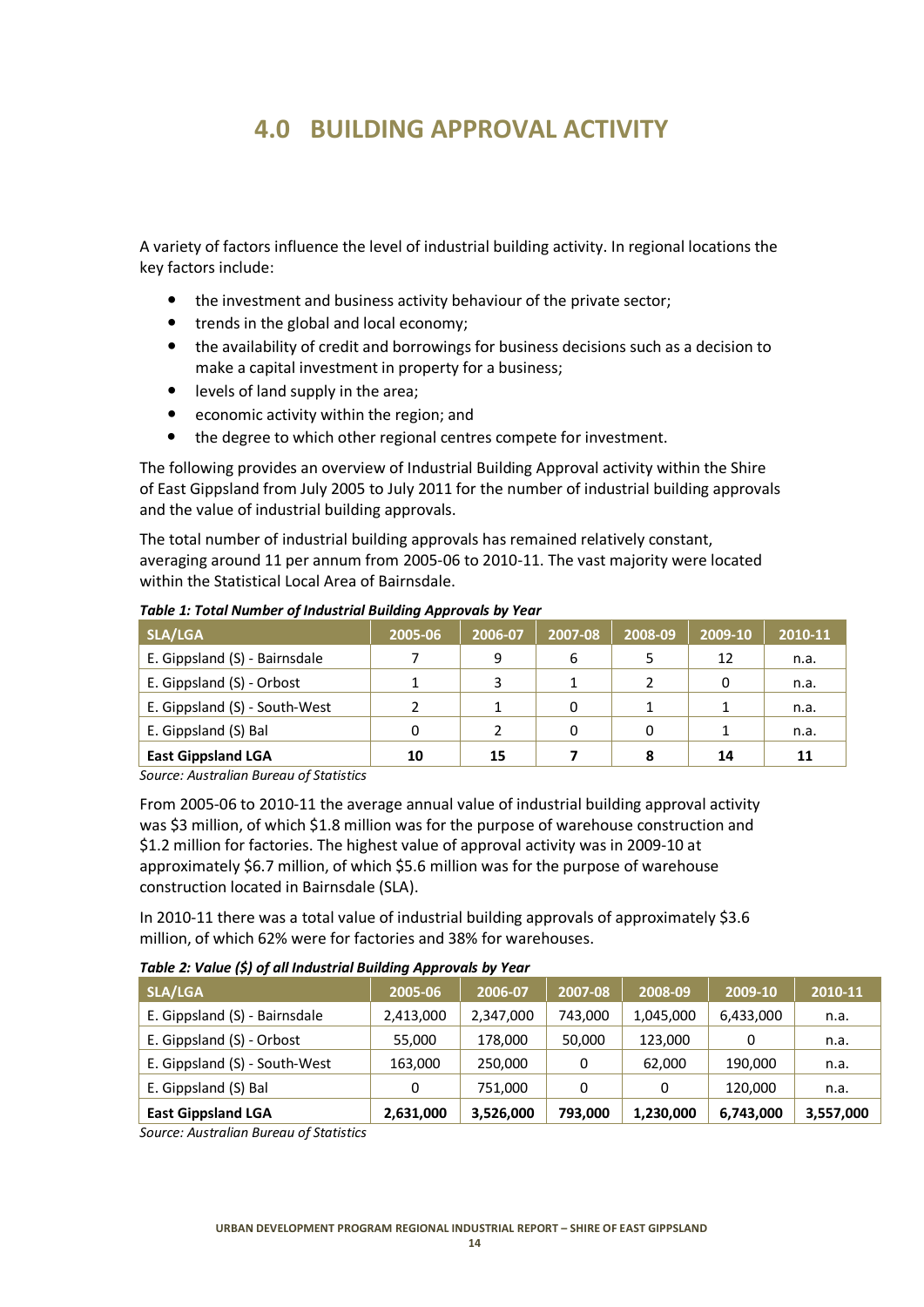# **5.0 INDUSTRIAL SUBDIVISION ACTIVITY**

Detailed analysis of the cadastral database across industrial zoned areas across East Gippsland was undertaken to establish the location, volume and resultant lot size of industrial subdivision activity. Table 3 summarises the results of this analysis.

From July 2004 to July 2011 there were a total of 91 zoned industrial land subdivisions, all of which were located in the urban area of Bairnsdale.

Over this period there were a total of 91 industrial lots created/subdivided; an average of 15 per annum. The majority (70%) of lots created were sized from 0.1 to 0.5 hectares, 14 lots created were sized from 0.5 to 1 hectare and five lots from 1 to 5 hectares. In terms of small lots (less than 1,000sqm) only eight lots were created.

| <b>Region/LGA</b>           | Less than<br>0.1 <sub>ha</sub> | $0.1$ to<br>0.5 <sub>ha</sub> | $0.5$ to 1<br>ha | $1$ to 5<br>ha | 5 to 10<br>ha | $10+$<br>ha | Total<br><b>Lots</b> |
|-----------------------------|--------------------------------|-------------------------------|------------------|----------------|---------------|-------------|----------------------|
| Bairnsdale                  |                                | 64                            | 14               |                |               |             | 91                   |
| <b>East Gippsland Total</b> | 8                              | 64                            | 14               | 5              | 0             | 0           | 91                   |

#### *Table 3: Number of Industrial Subdivisions by Lot Size, 2004 to 2011*

*Source: Spatial Economics Pty Ltd and (former) Department of Planning and Community Development 2013 1: Subdivision from July 2004 to July 2011*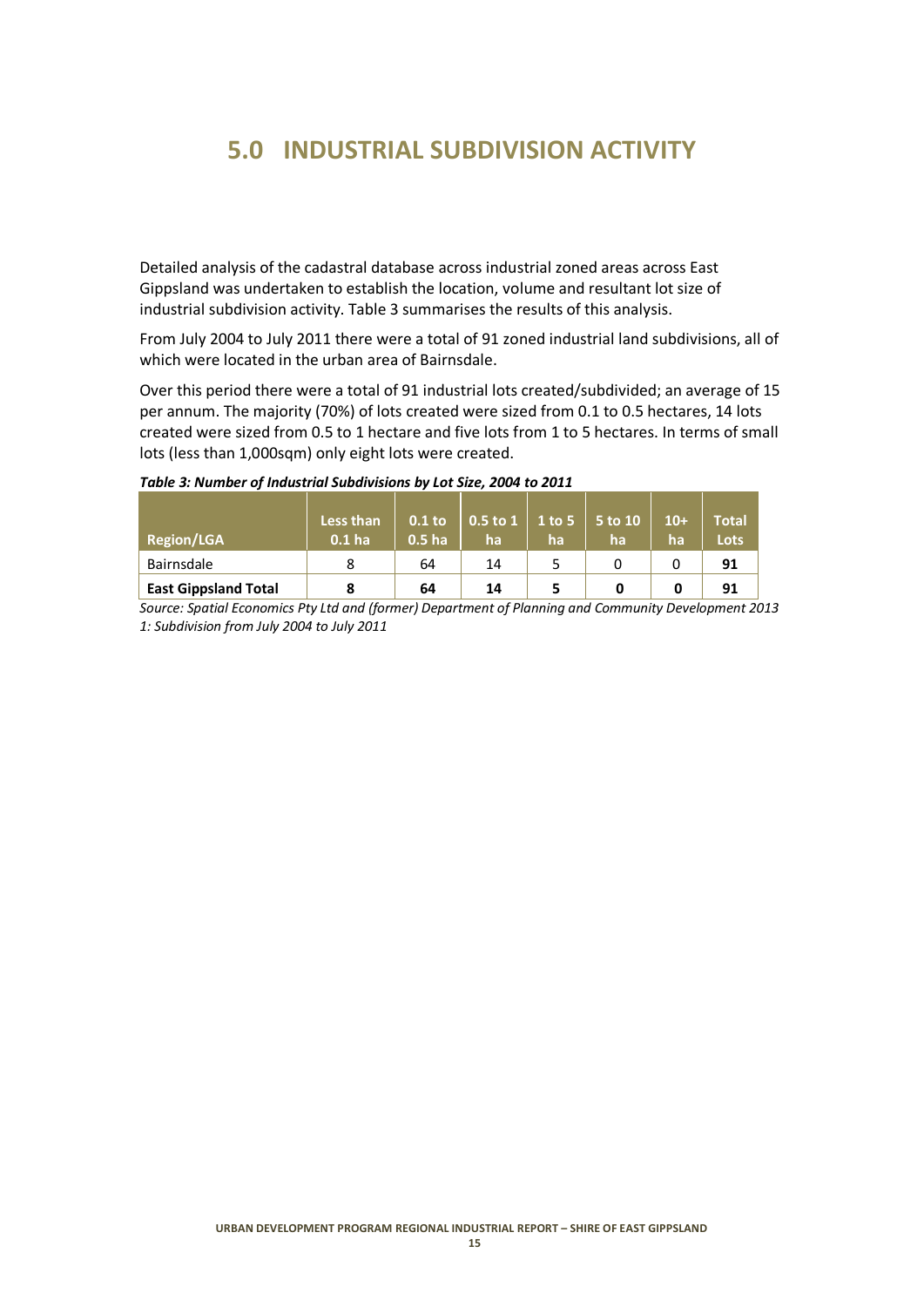# **6.0 INDUSTRIAL LAND STOCKS**

The following section of the report provides an overview of:

- existing zoned industrial land stocks;
- identified future (unzoned) industrial land stocks;
- stock of available (supply) and unavailable industrial land stocks;
- lot size distribution; and
- estimated net developable area.

The industrial land market across the Shire of East Gippsland is mainly located in Bairnsdale, Lakes Entrance, Paynesville, Mallacoota and Orbost/Newmerella. Bairnsdale has two main industrial precincts; Bairnsdale South and Bairnsdale East. Mallacoota and Paynesville have one industrial estate each with Lakes Entrance one main industrial precinct: Whiters Street and a smaller area of B3Z land in the commercial area. Orbost and Newmerella although two separate townships, due to their proximity are considered as one industrial market. Orbost has a few separate industrial areas, of which most is under-utilised. Newmerella has a large industrial estate that is also relatively under-utilised.

# **6.1 INDUSTRIAL LAND STOCKS - AREA**

As at November 2011, there was a total of 337 hectares zoned industrial land stock, of which 92 hectares were assessed as available (supply) for industrial purpose development. This quantum of zoned industrial supply relative to unavailable industrial land stocks equates to a total land vacancy rate of 27%. Table 4 summarises the gross area of industrial land stocks by status across the Shire of East Gippsland.

In terms of the geographic spread of zoned industrial land stocks across the Shire of East Gippsland the majority of land is in Bairnsdale with 222 hectares or 66% of the municipality's industrial land.

The land area vacancy rate is 33% in Bairnsdale, 21% in Orbost/Newmerella, 0% in Lakes Entrance and 0% in Mallacoota and Paynesville. Over three quarters of the industrial land in the Shire of East Gippsland is zoned IN1Z with the remainder IN3Z (36.7 ha), B4Z (31.8 ha) and B3Z (1.6 ha).

As at November 2011, there were no sites identified as future (unzoned) industrial land in the Shire of East Gippsland.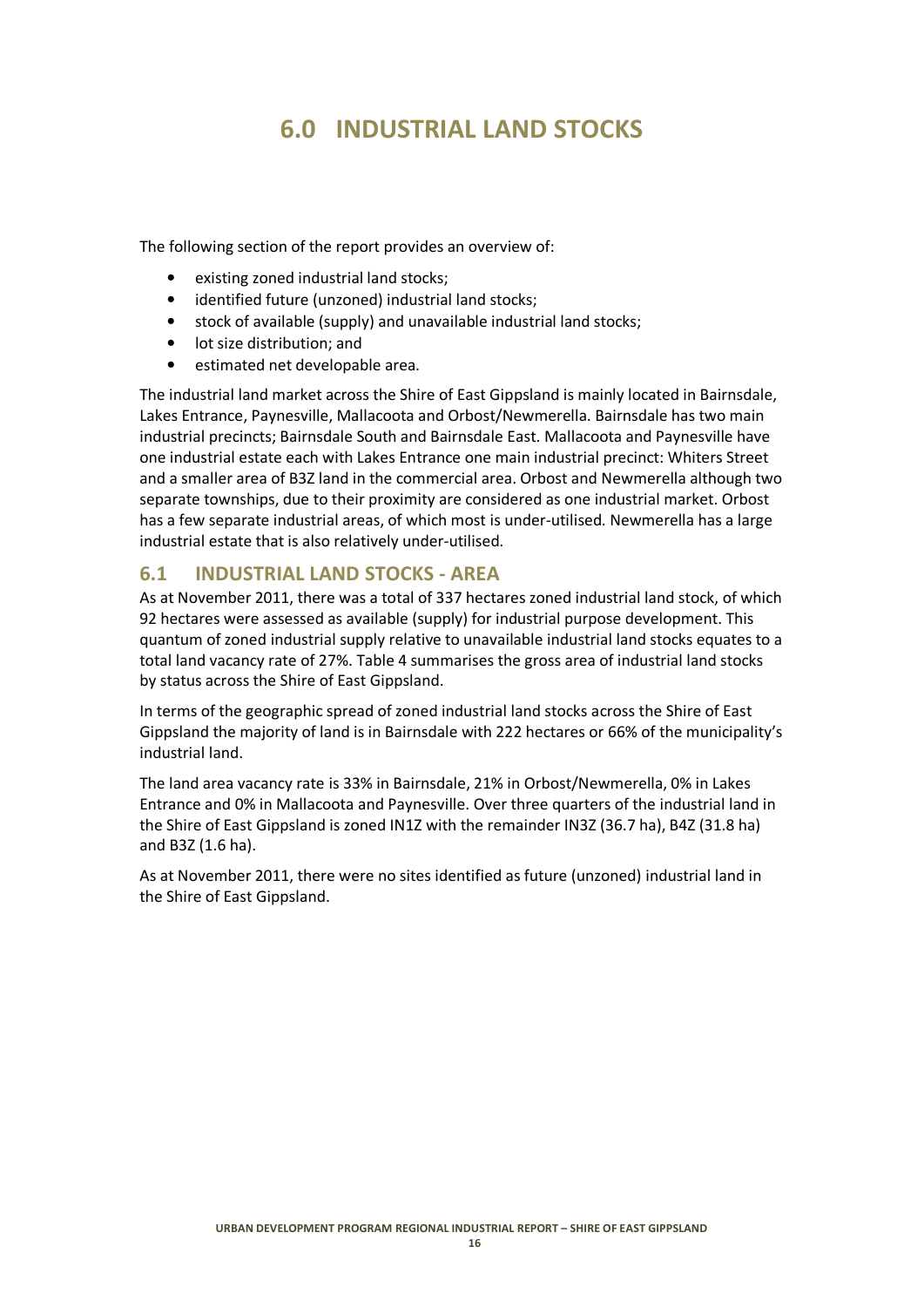|                          | <b>B3Z*</b><br>Unavailable | <b>Viddns</b> | Unavailable | <b>B4Z*</b><br><b>Viddns</b> | <b>IN1Z</b><br>Unavailable | <b>Viddns</b> | <b>IN3Z</b><br>Unavailable | <b>Viddns</b> | <b>Total</b><br>Unavailable | <b>Viddns</b> | Land<br>Area<br><b>Vacancy</b> |
|--------------------------|----------------------------|---------------|-------------|------------------------------|----------------------------|---------------|----------------------------|---------------|-----------------------------|---------------|--------------------------------|
| Urban Area<br>Bairnsdale | 0                          | 0             | 8.1         | 0.8                          | 138.8                      | 72.1          | 2.2                        | 0             | 149.1                       | 72.9          | Rate %<br>33%                  |
| Lakes Entrance           | 1.2                        | 0.4           | $\Omega$    | 0                            | 6.2                        | $\mathbf 0$   | 1.0                        | 0             | 8.4                         | 0.4           | 5%                             |
| Mallacoota               | $\mathbf 0$                | $\Omega$      | $\Omega$    | $\Omega$                     | $\Omega$                   | $\Omega$      | 11.4                       | $\Omega$      | 11.4                        | 0.0           | 0%                             |
| Orbost/Newmerella        | $\mathbf 0$                | $\Omega$      | 8.7         | 14.3                         | 49.4                       | $\Omega$      | 12.3                       | 4.4           | 70.3                        | 18.6          | 21%                            |
| Paynesville              | $\Omega$                   | $\Omega$      | $\Omega$    | $\Omega$                     | $\Omega$                   | $\Omega$      | 5.3                        | $\Omega$      | 5.3                         | 0.0           | 0%                             |
| <b>Total</b>             | 1.2                        | 0.4           | 16.8        | 15.0                         | 194.3                      | 72.1          | 32.3                       | 4.4           | 244.5                       | 91.9          | 27%                            |

# *Table 4: Gross Area (hectares) of Industrial Land Stocks, 2011*

*Source: Spatial Economics Pty Ltd and Department of Planning and Community Development 2013 \* Now Commercial 2 Zone* 

# **6.2 INDUSTRIAL LAND STOCKS – LOT SIZE DISTRIBUTION**

Table 5 below details the number of zoned industrial lots by selected lot size cohorts. As at November 2011, there was a total of 557 zoned industrial allotments, of which 105 lots were identified as available supply.

The most prevalent lot size cohort is 0.1 to 0.5 hectares with 294 lots or 54% of the total industrial lot stock. This lot size range had a lot vacancy rate of 22%.

The industrial lot stock sized less than 0.1 hectares had a lot vacancy rate of 2%, in total there were 146 lots in the size range, three of which were identified as supply (vacant). There were 43 zoned industrial lots sized 0.5 to 1 hectare, 13 were vacant resulting in a lot vacancy rate of 30%.

Of the larger lot sizes (greater than one hectare), there were 57 lots sized from 1 to 5 hectares (vacancy rate of 30%), 13 lots sized from 5 to 10 hectares (vacancy rate of 46%) and four lots greater than 10 hectares (no vacant allotments in this size cohort).

|                   |                      | Less than<br>0.1<br>hectares |                     | 0.1 to 0.5<br>hectares |                     | $0.5$ to $1$<br>hectares |                | 1 to 5<br>hectares | 5 <sub>to</sub> 10<br>hectares |               |              | $10+$<br>hectares |             | <b>Total Lots</b> |                                 |
|-------------------|----------------------|------------------------------|---------------------|------------------------|---------------------|--------------------------|----------------|--------------------|--------------------------------|---------------|--------------|-------------------|-------------|-------------------|---------------------------------|
| <b>Urban Area</b> | vailable<br>j<br>Sna | <b>Alddn</b><br>$\bar{a}$    | vailable<br>ma<br>⋾ | <b>Alddns</b>          | vailable<br>ma<br>ミ | <b>Viddns</b>            | Unavailable    | <b>Viddns</b>      | Unavailable                    | <b>Viddns</b> | Unavailable  | <b>Viddns</b>     | Unavailable | <b>Viddns</b>     | Lot<br><b>Vacancy</b><br>Rate % |
| Bairnsdale        | 91                   | 3                            | 164                 | 62                     | 21                  | 12                       | 32             | 10                 | 3                              | 5             | $\mathbf{1}$ | 0                 | 312         | 92                | 23%                             |
| Lakes Entrance    | 32                   | $\Omega$                     | 28                  | 3                      | 1                   | $\Omega$                 | $\Omega$       | $\Omega$           | 0                              | $\Omega$      | 0            | $\Omega$          | 61          | 3                 | 5%                              |
| Mallacoota        | $\Omega$             | $\Omega$                     | 13                  | $\Omega$               | 3                   | 0                        | $\overline{2}$ | $\Omega$           | 1                              | $\Omega$      | 2            | $\Omega$          | 21          | $\mathbf{0}$      | 0%                              |
| Orbost/Newmerella | $\Omega$             | $\Omega$                     | 17                  | 1                      | 5                   | $\mathbf{1}$             | 4              | 7                  | 3                              | 1             | $\mathbf{1}$ | 0                 | 30          | 10                | 25%                             |
| Paynesville       | 20                   | $\mathbf 0$                  | 6                   | 0                      | $\Omega$            | $\Omega$                 | $\overline{2}$ | 0                  | $\mathbf 0$                    | $\Omega$      | 0            | $\Omega$          | 28          | $\mathbf 0$       | 0%                              |
| <b>Total</b>      | 143                  | 3                            | 228                 | 66                     | 30                  | 13                       | 40             | 17                 | 7                              | 6             | 4            | 0                 | 452         | 105               | 19%                             |

# *Table 5: Number of Industrial Allotments by Lot Size Cohort, 2011*

*Source: Spatial Economics Pty Ltd and (former) Department of Planning and Community Development 2013*

# **6.3 SUPPLY OF INDUSTRIAL LAND**

As previously outlined there was, at November 2011, 92 gross hectares of zoned industrial land supply and no land identified for future industrial development (unzoned).

Of this identified supply, there will be a proportion of land not available for development. Such land development take-outs include, but not limited to include: local and regional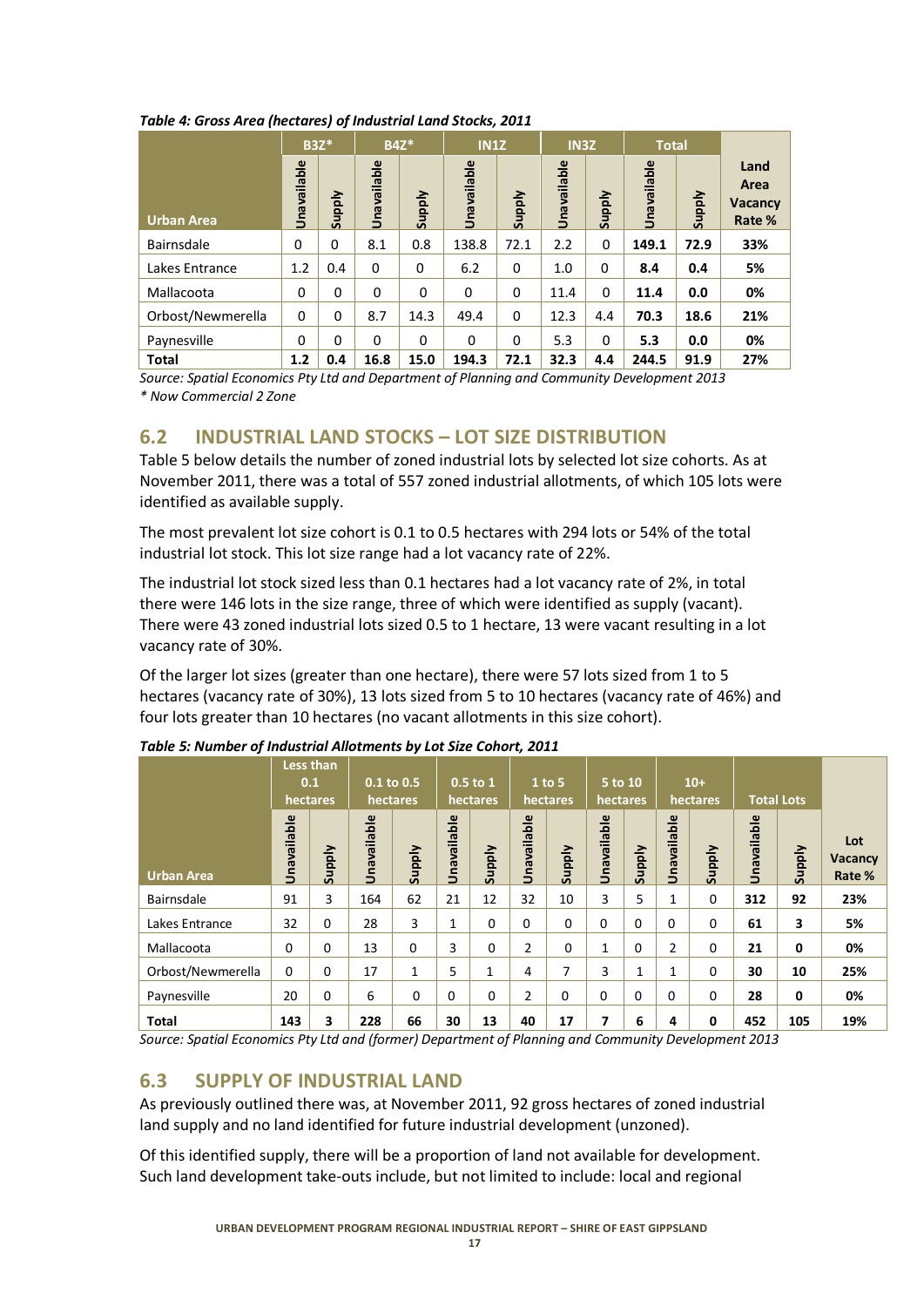roads, supporting infrastructure, open space requirements, native vegetation, excessive slope and other environmental constraints (water-ways). Land development take-outs vary by site and particularly the size of the allotment

Specific land development take-outs have been assessed on a parcel by parcel basis and results in an estimate of the net developable area i.e. the area available for actual industrial site development.

In total for zoned industrial land supply across the municipality there is approximately 79 net developable hectares.

Graph 1 summarises the number of industrial allotments identified as supply. In total there are 105 individual allotments zoned for industrial purposes that have been identified as supply, of which 92 of these lots are located in Bairnsdale, ten in Orbost/Newmerella and three in Lakes Entrance. No lots identified as potential supply were located in Paynesville or Mallacoota.

Of this identified lot supply, the majority (63% or 66 lots) are sized from 0.1 to 0.5 hectares, there were only 3 lots identified as vacant/supply sized less than 0.1 hectares.



*Graph 1: Number of Industrial Lots (Supply) by Lot Size Range, 2011*

0.1 to 0.5 hectares

 $\Omega$ 

Less than 0.1 hectares

*Source: Spatial Economics Pty Ltd and Department of Planning and Community Development 2013* 

0.5 to 1 hectares 1 to 5 hectares 5 to 10 hectares 10+ hectares

*From 2005 to 2011 there was on an average annual basis 11 industrial building approvals, the vast majority of which were located within the Bairnsdale Statistical Local Area (SLA). In 2010-11 there was a total value of industrial building approvals of approximately \$3.6 million, of which 62% were for factories and 38% for warehouses.* 

*From July 2004 to July 2011 there were a total of 91 zoned industrial land subdivisions, all of which were located in Bairnsdale. The majority (70%) of lots created were sized from 0.1 to 0.5 hectares.* 

*As at November 2011, there was a total of 337 hectares zoned industrial land stock, of which 92 hectares were assessed as available (supply) for industrial purpose development - a total land vacancy rate of 27%.* 

*In terms of the geographic spread of zoned industrial land stocks across the Shire of East Gippsland the majority of land is in Bairnsdale with 222 hectares or 66% of the municipality's industrial land.*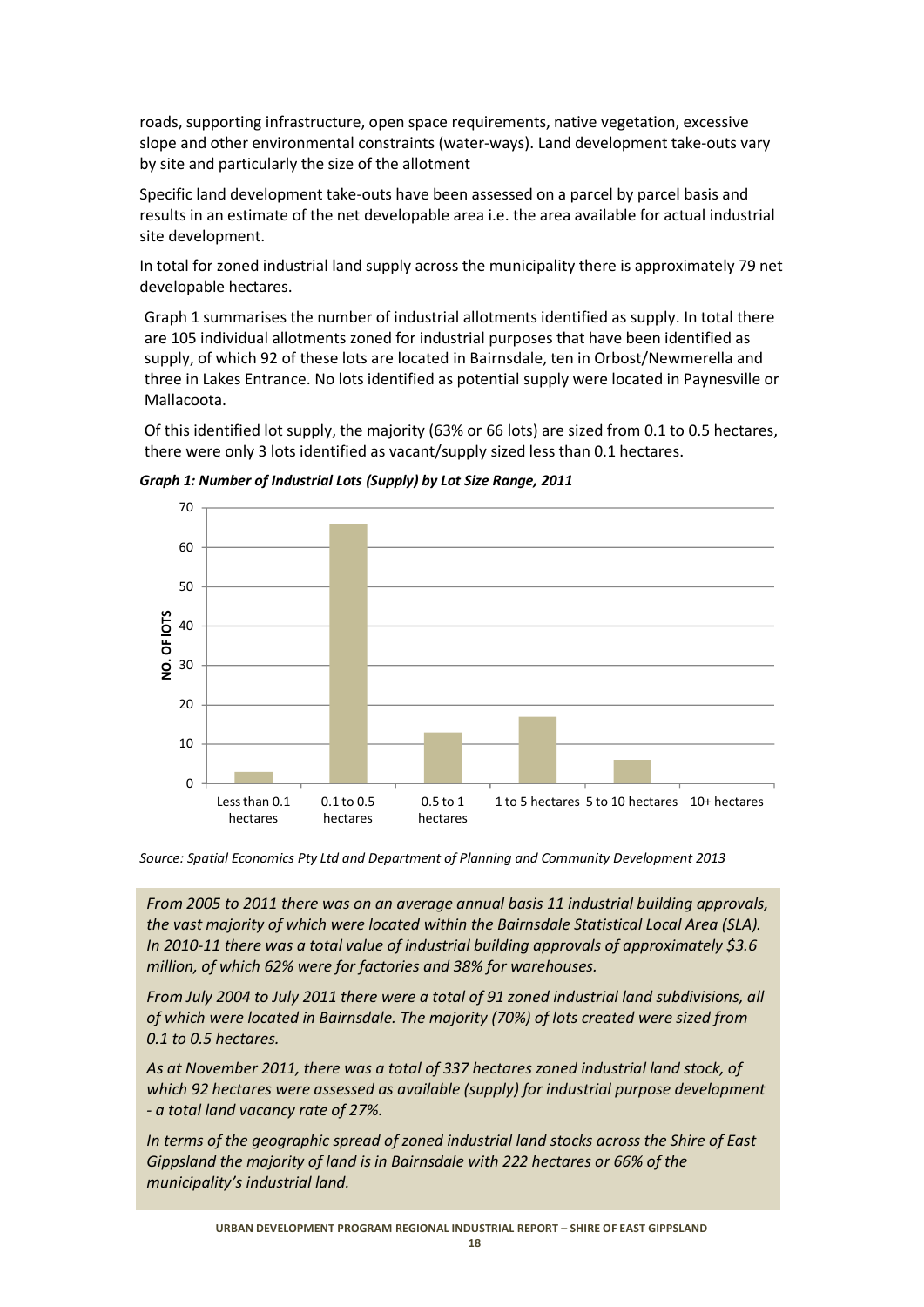*Given the land area vacancy rates and the volume in terms of total area of zoned industrial land supply in Bairnsdale is no identified shortfall of industrial land. However there is an existing shortage of land in Paynesville, Lakes Entrance and Mallacoota. Further there will be potential requirements for extra industrial land in Paynesville and Lakes Entrance as these communities grow.* 

*There is sufficient supply of lots by different lot size for Bairnsdale.* 

*Based on available supply by zone type, and the supply assessment undertaken for the East Gippsland Industrial Towns Strategy, it is concluded:* 

- *Bairnsdale is deficient of industrial land zoned Business 3 (B3Z) and Business 4 (B4Z), now Commercial 2;*
- *Lakes Entrance is deficient of land zoned Industrial 1 (IN1Z);*
- *Mallacoota has no industrial land supply, primarily the requirement is for Industrial 1 zoned (IN1Z) land;*
- *Orbost/Newmerella has no deficiencies of industrial land stocks by zone type (given flexibility of use within the zones) for both Business 4 (B4Z), now Commercial 2, and Industrial 3 (IN3Z); and*
- *Paynesville has no industrial land supply, primarily the requirement is for Industrial 1 (IN1Z) and Business 3 (B3Z) - now Commercial 2 - zoned land.*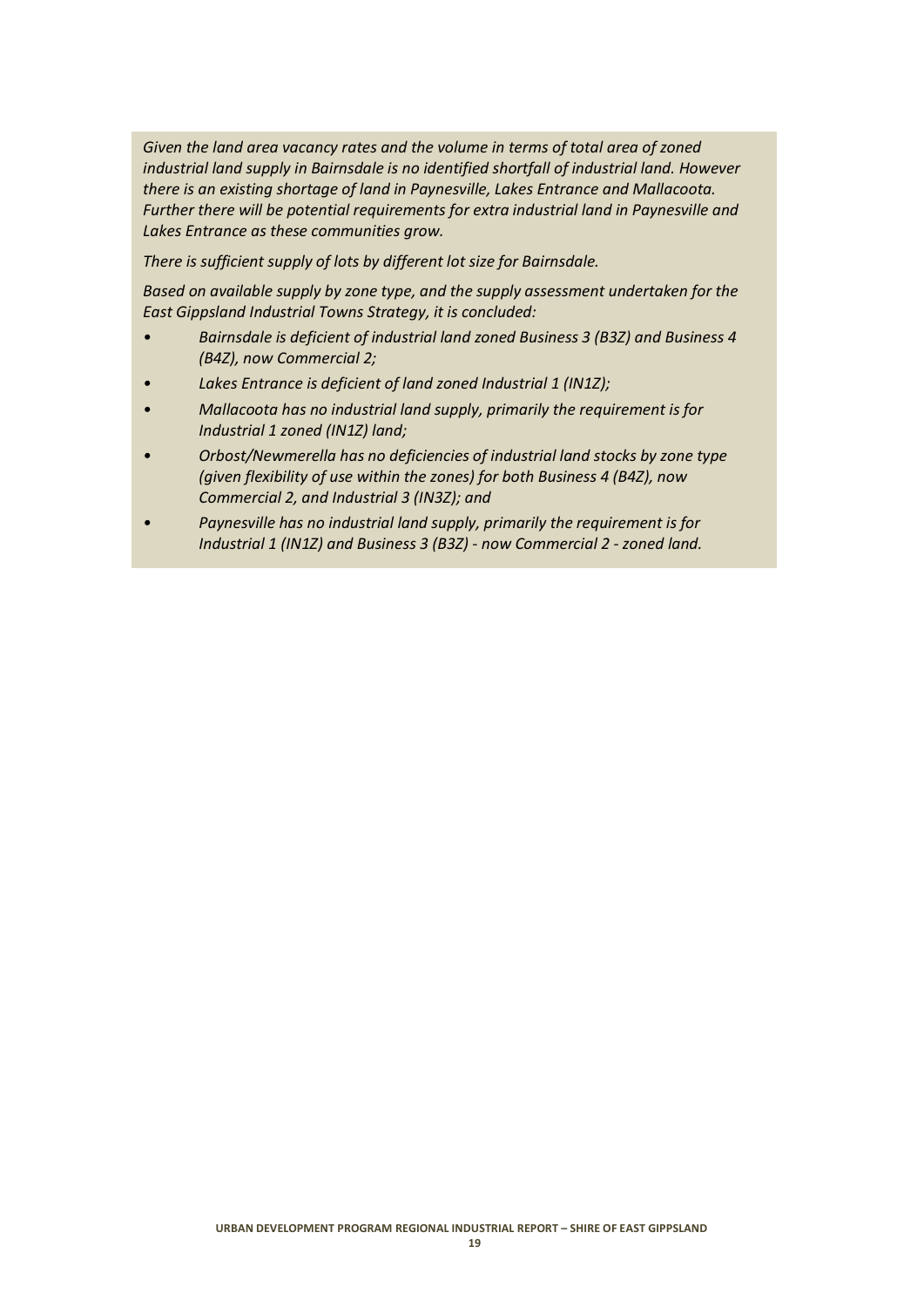# **7.0 CONSUMPTION OF INDUSTRIAL LAND**

Three methods of determining industrial demand were used, consistent with the approach employed for the purpose of the 'East Gippsland Industrial Towns Strategy'. The 'recent consumption' method determines recent consumption with reference to historical aerials and zoning and cadastral information from 2005. Combined with a comprehensive survey that was undertaken in November 2011, a calculation of recent industrial land consumption is possible. Consumption of industrial land refers to the construction on or use of previously unoccupied industrial land over-time.

This methodology was only relevant for Bairnsdale as Mallacoota, Paynesville and Lakes Entrance have had no or very little supply over the period and Orbost/Newmerella has had very little demand. For the other four towns, other models of demand were used: an employment projection model and a population change model.

For Bairnsdale in total (including the suburb of Lucknow) from 2005 to 2011 there was a total industrial land consumption of 11.7 hectares, 1.7 hectares in Lucknow and 10 hectares in Bairnsdale. This equates to an average annual industrial land consumption of 2 hectares.

There has been no 'recent' consumption of industrial land in the other towns.

From the detailed outputs from the demand modelling employed for the 'East Gippsland Industrial Towns Strategy, the total additional occupied industrial land required by 2040 is shown in Table 6. The requirements are split into current shortfall and potential future requirements to 2040.

| Table 6: Land Requirements for the 5 Townships, Current Shortfall and Future Requirements to 2040 |  |  |  |  |  |  |  |  |
|---------------------------------------------------------------------------------------------------|--|--|--|--|--|--|--|--|
| – Summary Table                                                                                   |  |  |  |  |  |  |  |  |
|                                                                                                   |  |  |  |  |  |  |  |  |

|                    | <b>Current Shortfall of</b><br><b>Industrial Land</b><br>(Hectares) | <b>Total</b><br>(Hectares) |      |
|--------------------|---------------------------------------------------------------------|----------------------------|------|
| Bairnsdale         |                                                                     |                            |      |
| Paynesville        | 7.5                                                                 | 4.5                        | 12   |
| Lakes Entrance     | 10                                                                  | 10.5                       | 20.5 |
| Orbost /Newmerella |                                                                     | 0                          |      |
| Mallacoota         |                                                                     |                            |      |

*Source: East Gippsland Industrial Towns Strategy, Spatial Economics Pty Ltd 2012*

Mallacoota has a potential shortfall of 5 hectares and no future requirement due to the capacity constraints on the township. Orbost/Newmerella potentially does not require any industrial land due to the lack of demand. Paynesville has a potential shortfall of 7.5 hectares and a future requirement of 4.5 hectares of industrial land. Lakes Entrance has a potential shortfall of 10 hectares and a future requirement of 10.5 hectares.

Bairnsdale currently does not require any additional industrial land based on historical consumption rates of industrial land.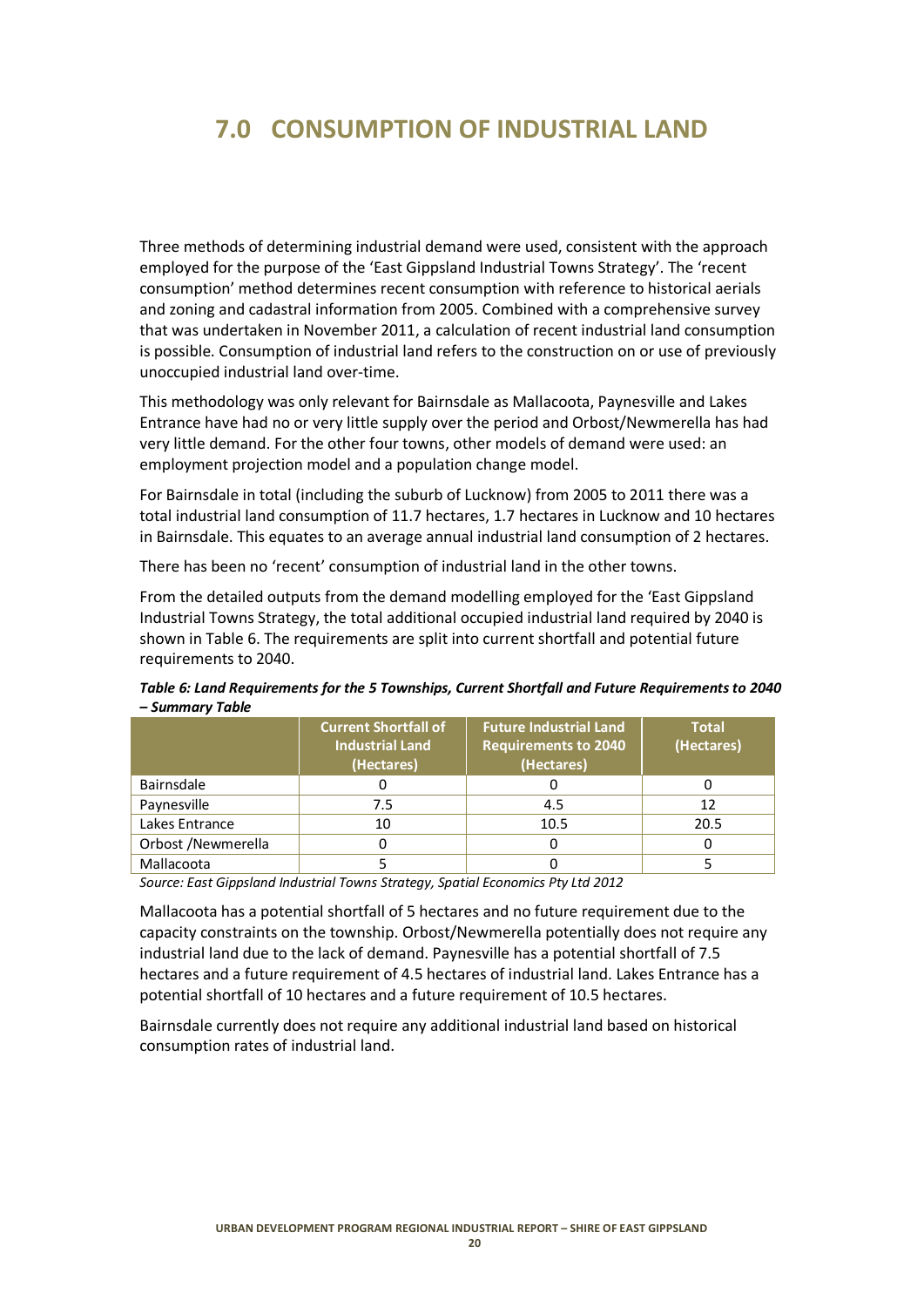# **8.0 YEARS OF SUPPLY - INDUSTRIAL LAND**

The number of 'years of supply' is measured by dividing estimates of the net developable area by the average annual rate of industrial land consumption. This is only relevant to Bairnsdale as discussed above.

Identifying the future location and amount of consumption of industrial land is an uncertain task. Current levels of consumption are used as an indication of the adequacy of industrial land supply. However, the level and location of future consumption may change due to:

- the investment and business activity behaviour of the private sector;
- trends in the global economy;
- propensity for certain activities to agglomerate;
- directions in technology;
- population/employment trends;
- environmental impacts and adaptation; and
- social attitudes.

In total, there is in excess of 15 years industrial zoned land for Bairnsdale based on the average annual rate of land consumption in the period 2005 to 2011.

Historical industrial land consumption is a sound base to assess future consumption of industrial land consumption. However, economic/employment activity can and will invariably change. Specifically, as local resident population increase so will the requirement for additional employment land to 'service' resident population needs. In addition, there is always the likelihood of 'export' related industry development that would require additional industrial land. Due to this uncertainty relating to forecasting industrial land requirements two demand scenarios and related adequacies are presented, namely a 25% and 50% increase in the demand for industrial land.

With increased land demand scenarios the adequacy of industrial land stocks result in:

- 25% increase in demand (2.4 hectares per annum) 15+ years of supply; and
- 50% increase in demand (2.9 hectares per annum) 15+ years of supply.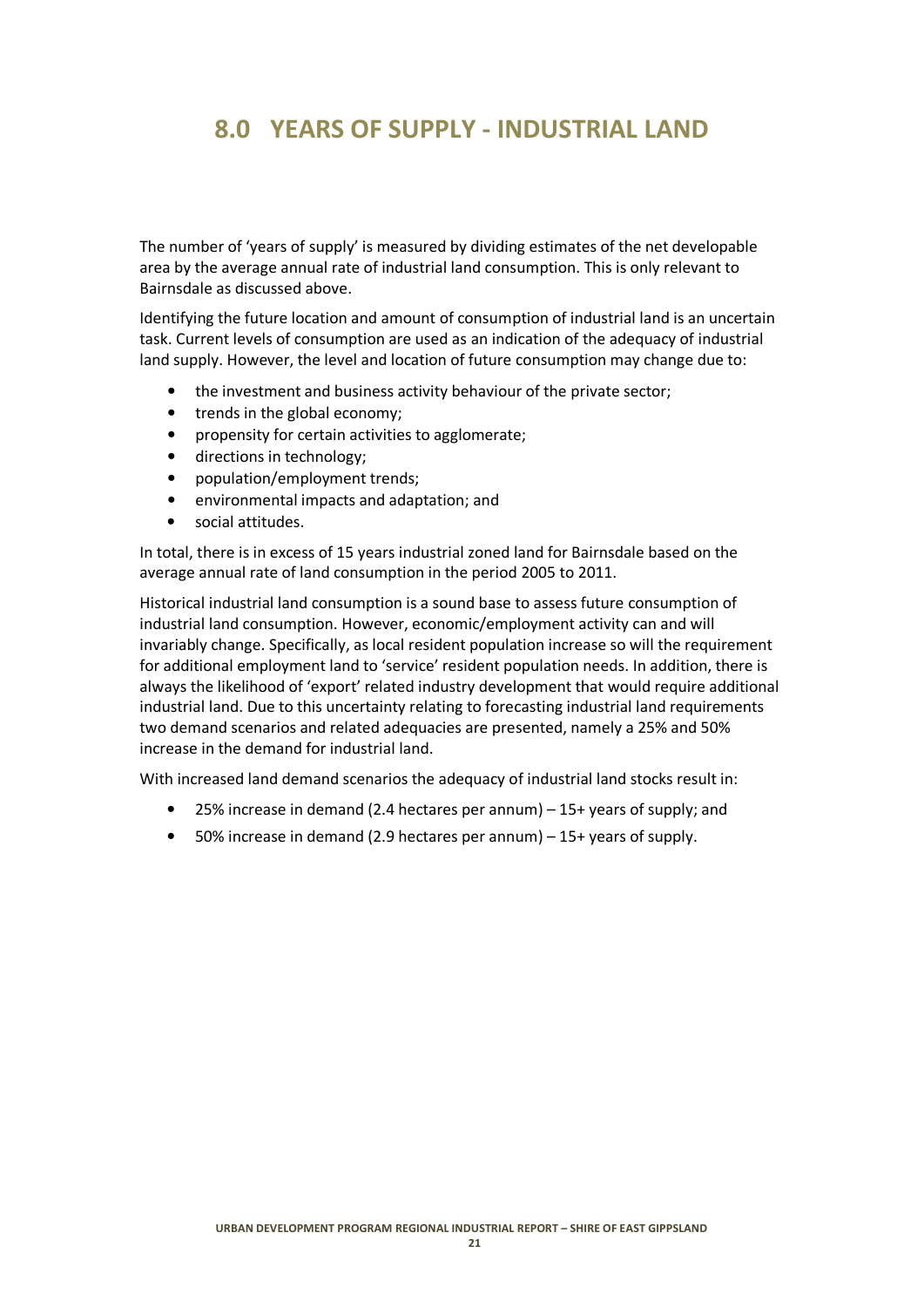# **GLOSSARY OF TERMS**

## **FUTURE INDUSTRIAL LAND**

Land identified by the relevant municipal authority for future industrial development and current zoning not supportive of industrial development. Land which is has an 'Urban Growth Zone' applied, and where a precinct structure plan has not yet been approved, may also fall into this category.

#### **GROSS INDUSTRIAL LAND AREA**

Measures the area of industrial land at a cadastral lot/parcel level.

# **LOCAL GOVERNMENT AREA (LGA)**

A geographical area that is administered by a local council.

## **LOT (INDUSTRIAL)**

Discrete area of land defined by a parcel boundary identified in the Vicmap Property Database. Each lot has an associated land title, and is either zoned for industrial purposes or identified for future industrial use.

#### **NET INDUSTRIAL LAND SUPPLY**

Measures the estimated area available for industrial development after accounting for local roads, open space, infrastructure and environmental considerations.

#### **PRECINCT STRUCTURE PLANS**

In the Urban Growth Zone (UGZ), the precinct structure plan (PSP) is the key document that triggers the conversion of non-urban land into urban land. A precinct structure plan is a longterm strategic plan that describes how a precinct or a series of sites will be developed.

# **STATISTICAL LOCAL AREA (SLA)**

A geographical area created by the Australian Bureau of Statistics for statistical purposes. Victoria is divided into 200 SLAs. SLAs may be the same as an LGA or in most cases several SLAs aggregate to form LGAs.

#### **SUBURB (AUSTRALIAN BUREAU OF STATISTICS)**

This is a census-specific area where Collection Districts are aggregated to approximate suburbs.

#### **SUPPLY (INDUSTRIAL LAND)**

Zoned industrial land classified as suitable for industrial development. This includes land that is vacant, disused or assigned to marginal non-industrial uses with little capital value, such as farm sheds or vehicle storage.

#### **UNAVAILABLE (INDUSTRIAL LAND)**

Zoned industrial land classified as unavailable for industrial development. This includes land already occupied by industrial uses, construction sites, major infrastructure, intensive farming operations, established residential premises or where ownership development intentions indicate the land will not be developed in the foreseeable future.